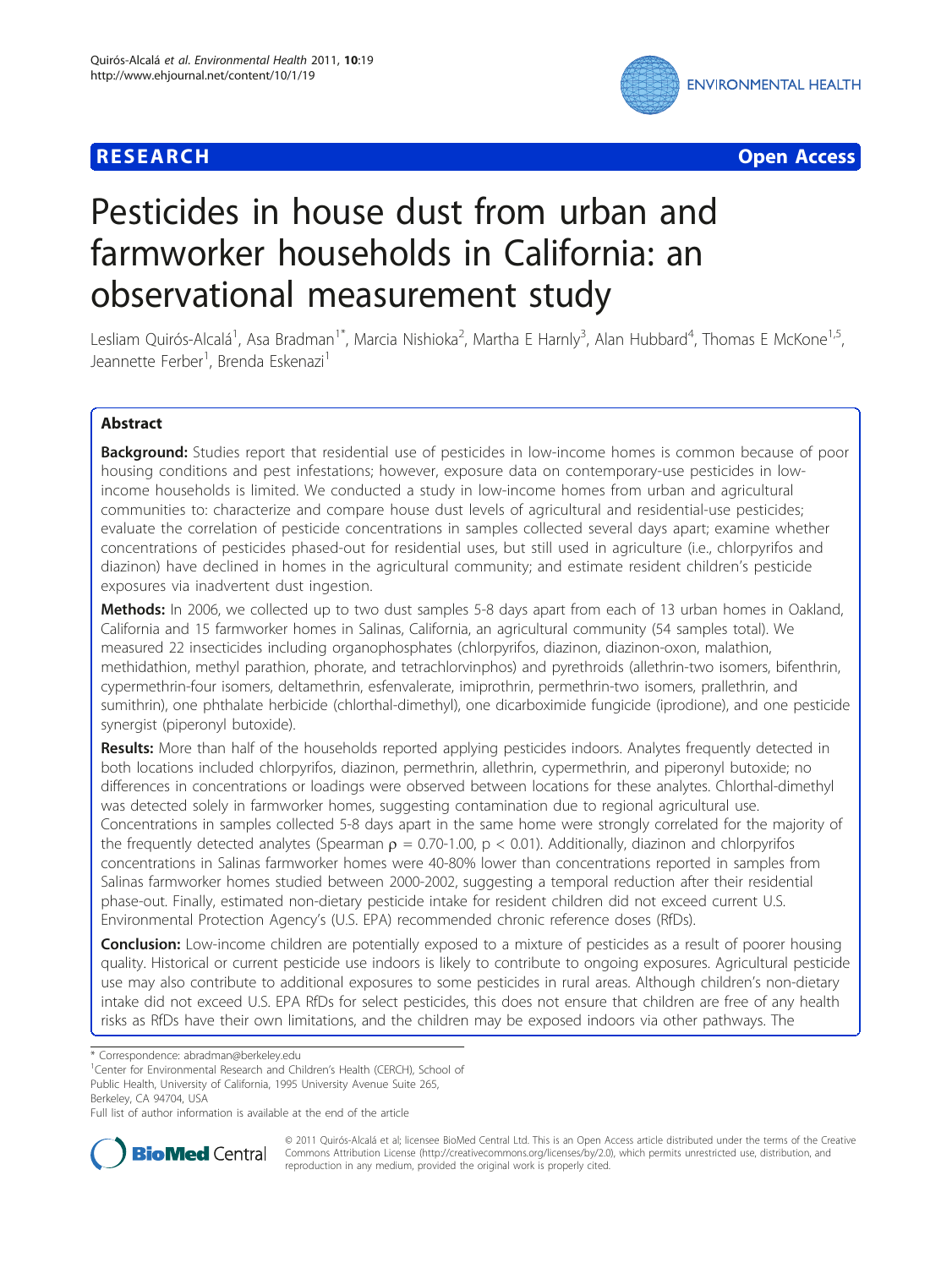frequent pesticide use reported and high detection of several home-use pesticides in house dust suggests that families would benefit from integrated pest management strategies to control pests and minimize current and future exposures.

# Background

Young children are particularly vulnerable to adverse health effects that may result from pesticide exposures. For example, in utero and/or postnatal chronic exposures to organophosphorous (OP) pesticides have been associated with poorer neurodevelopment in children [[1-5\]](#page-13-0), and altered fetal growth [\[6](#page-13-0)], and shortened gestational duration [[7\]](#page-13-0). Animal studies have also shown that neonatal exposures to other contemporary-use pesticides such as pyrethroids are associated with impaired brain development [\[8](#page-13-0)], changes in open-field behaviors, and increased oxidative stress [[9](#page-13-0)].

Pesticides have been measured in residential environments, most notably in indoor dust [\[10](#page-13-0)-[17\]](#page-13-0). Poor housing conditions in low-income homes, such as overcrowding and housing disrepair, are associated with pest infestations and increased home pesticide use in both urban and agricultural communities [[18,19\]](#page-13-0), potentially increasing pesticide residues indoors. Additionally, the presence of farmworkers in the home and/or proximity of homes to nearby fields in agricultural communities have been associated with higher indoor pesticide concentrations [[13,](#page-13-0)[20\]](#page-14-0).

Several studies indicate that pesticide residues persist indoors due to the lack of sunlight, rain, temperature extremes, microbial action, and other factors that facilitate degradation [[15\]](#page-13-0). Semi- and non-volatile pesticides (e.g., OPs and pyrethroids) have chemical properties that increase binding affinity for particles and the tendency to adsorb onto household surfaces such as carpet or dust, also prolonging their persistence indoors [[11](#page-13-0)]. For example, pyrethroid pesticides have low vapor pressures, and high octanol/water  $(K<sub>ow</sub>)$  and water/organic carbon  $(K_{oc})$  partition coefficients which facilitate partitioning into lipids and organic matter and binding to particulate matter in dust [[21](#page-14-0)]. Because of this, several studies suggest that house dust is an important pathway of pesticide exposure for children [[11,15](#page-13-0),[17,](#page-13-0)[22](#page-14-0)]. Young children are particularly vulnerable to inadvertent ingestion of pesticide-contaminated dust due to their frequent hand-to-mouth activity and contact with indoor surfaces [[15](#page-13-0)].

California (CA) has intense agricultural pesticide use [[23](#page-14-0)], including OP insecticides. Due to their potential health effects in children, formulations of the OP insecticides, chlorpyrifos and diazinon, were voluntarily phased out for residential uses between 2001 and 2004 [[24](#page-14-0),[25\]](#page-14-0). One study showed that this residential phasePage 2 of 15

out resulted in decreased air concentrations among lowincome households in New York City [[26](#page-14-0)]. However, these OPs are still used in agriculture and trends in residential contamination of these compounds have not been studied in agricultural communities, where pesticide drift and transport from fields on work clothing may impact indoor pesticide concentrations [[20](#page-14-0)]. It is also widely accepted that house dust is a reservoir for environmental contaminants with concentrations remaining fairly stable [\[11](#page-13-0)]; however, to our knowledge, only one study [\[27](#page-14-0)] has documented the temporal stability of pesticides in house dust focusing on the OP pesticide chlorpyrifos. Additionally, exposure data on other contemporary-use pesticides (e.g., pyrethroids) in lowincome households is limited. In this study, we characterized and compared house dust levels of agricultural and residential-use pesticides from low-income homes in an urban community (Oakland, CA) and an agricultural community (Salinas, CA). We evaluated the correlation of several semi- and non-volatile pesticide concentrations in samples collected several days apart from the same general area in the home; and examined whether house dust concentrations of chlorpyrifos and diazinon declined in Salinas, CA after the U.S. Environmental Protection Agency's (EPA) voluntary residential phase-out of these compounds. Finally, we estimated resident children's potential non-dietary ingestion exposures to these indoor contaminants to determine if exposures via this pathway exceeded current U.S. EPA recommended guidelines.

# Methods

### Study Population

Study participants included families with children between 3 and 6 years of age who were participating in a 16-day biomonitoring exposure study (to be presented elsewhere) conducted during July through September 2006. Through community health clinics and organizations serving low-income populations, we recruited a convenience sample of 20 families living in Oakland, CA, (an urban community in Alameda county) and 20 families living in Salinas, CA (an agricultural community with intense agricultural pesticide use in Monterey county). Participating families were Mexican American or Mexican immigrants and all Salinas households included at least one household member who worked in agriculture. The University of California, Berkeley Committee for the Protection of Human Subjects approved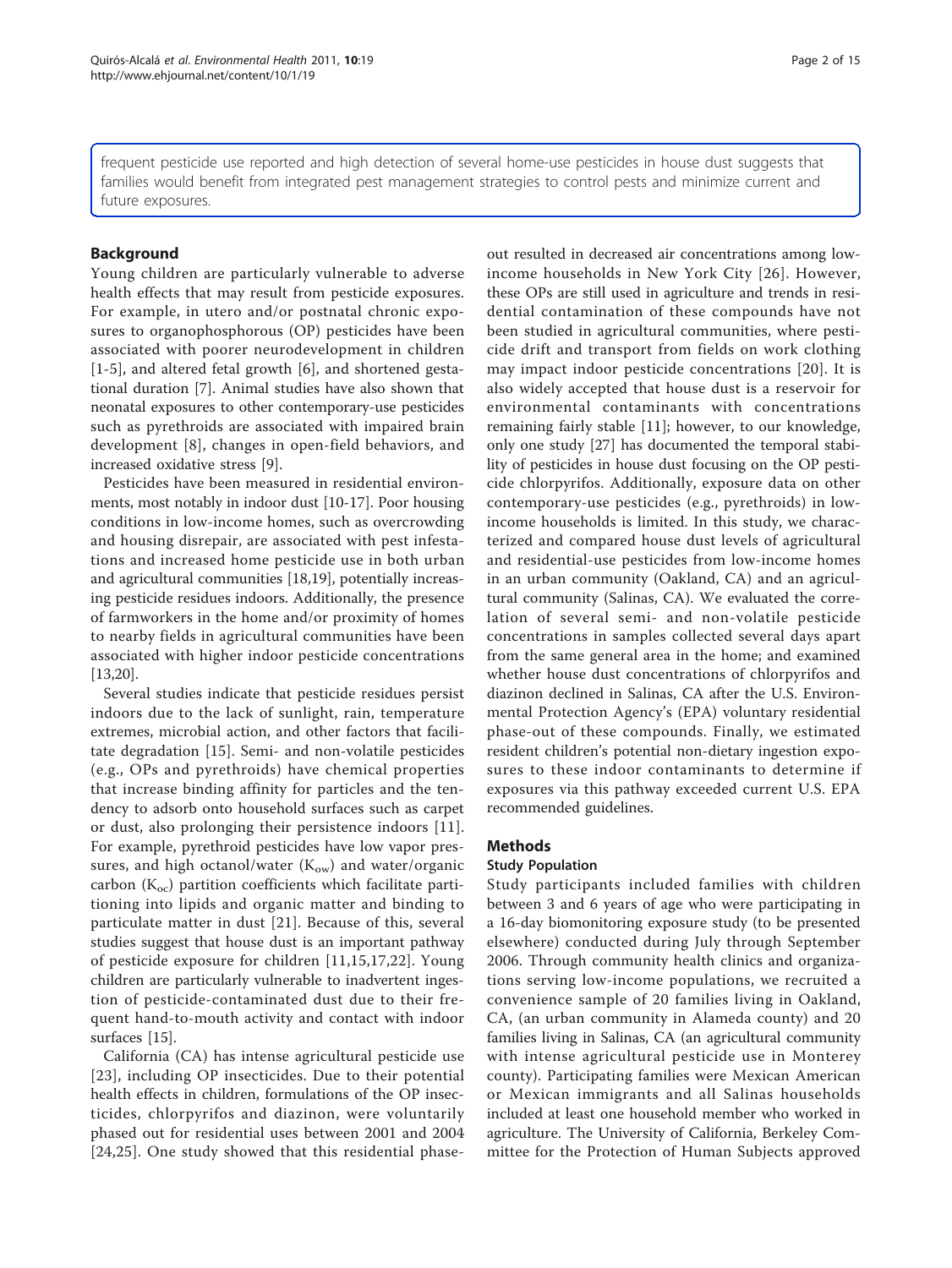all study procedures and we obtained written informed consent from parents upon enrollment.

#### Data Collection

After obtaining informed consent from parents, bilingual staff administered a validated questionnaire [[10](#page-13-0)] to ascertain demographic information on the children and household members, as well as information on factors potentially related to pesticide exposures such as: the presence of pest infestations and storage and use of pesticides in the previous "0-6 days", "7-30 days", "31-90 days" and " >90 days". We also conducted a home inspection to obtain information on housing quality and residential proximity to the nearest agricultural field or orchard. On dust collection days, parents were also asked if any pesticide applications had occurred in/ around the home in the preceding 24 hours.

#### Dust Sample Collection

Using standard protocols [[28\]](#page-14-0), we collected dust samples from an area 1 to 2  $m<sup>2</sup>$  with a High Volume Small Surface Sampler (HVS3) which collects particles >5 μm. Most dust samples were collected from carpets where parents indicated children spent time playing, except for two homes with no carpets or rugs, for which we collected samples from upholstered furniture using an attachment on the HVS3. To assess the consistency of concentrations within homes, we collected up to two dust samples, 5-8 days apart, from the same general location in each home. Dust samples were then manually sieved to obtain the fine fraction  $\left($  <150  $\mu$ m), which is more likely to adhere to human skin [[15\]](#page-13-0). This fraction was stored at -80°C prior to shipment to Battelle Memorial Institute in Columbus, Ohio for laboratory analysis.

#### Laboratory Analysis

Of the 40 homes sampled, 15 Salinas farmworker and 13 Oakland urban homes had sufficient sample mass ( $\geq$ 0.5 g) for analysis after measurement of other analytes (to be presented elsewhere). We analyzed two dust samples per home except for one home in each location from which one sample was analyzed, yielding a total of 54 dust samples. For this study, a total of 25 analytes were measured in every sample. Analytes measured included the OP insecticides chlorpyrifos, diazinon, malathion, methidathion, methyl parathion, phorate, tetrachlorvinphos, and one oxidation product of diazinon, diazinon-oxon; the pyrethroid insecticides bifenthrin, allethrin (two isomers), cypermethrin (four isomers), cis- and trans-permethrin, deltamethrin, esfenvalerate, imiprothrin, and prallethrin; the pesticide synergist commonly added to pyrethroid formulations piperonyl butoxide; the herbicide chlorthal-dimethyl; and the fungicide iprodione. We selected target analytes based on regional agricultural and non-agricultural use as reported in the California Department of Pesticide Regulation Pesticide Use Reporting database [\[29](#page-14-0)], active ingredients in pesticides used or stored indoors, detection in our prior studies [\[10,13](#page-13-0)], and laboratory feasibility. Select physico-chemical properties of the target analytes and information on county-level agricultural and non-agricultural pesticide use in both study locations are provided in the Additional files section (Additional file [1](#page-13-0) Table A1).

To measure analytes, we modified a previously published laboratory method [[10,13\]](#page-13-0). Briefly, 0.5 g dust aliquots were fortified with 250 ng of two surrogate recovery standards (SRSs)–fenchlorphos and  ${}^{13}C_{12}$ trans-permethrin–and extracted using ultrasonication in 1:1 hexane:acetone. We used solid phase extraction for sample cleanup, concentrated extracts to 1 mL and then fortified them with an internal standard, dibromobiphenyl. Concentrated extracts were analyzed with an electron impact gas chromatrography mass spectrometer in the multiple ion detection mode (Phenomenex ZB-35 column, 30 m  $\times$  0.25 mm ID, 0.25  $\mu$ m film) with temperatures programmed from 130-340°C at 6°C/min. For each sample analysis set, we analyzed seven calibration curve solutions ranging from 2 to 750 ng/mL (five times higher for deltamethrin) and used a linear least squares regression and the internal method of quantification to prepare calibration curves. A solvent method blank, matrix spike sample (spike = 250 ng), and duplicate study sample were included in each sample analysis set for quality assurance and quality control purposes. We also determined the relative percent difference of the duplicate samples for each analyte measured to ensure that the analytical precision was within acceptable limits.

No analytes were detected in the four solvent method blanks, indicating no laboratory contamination. Analyte recoveries in four randomly-selected matrix spike samples averaged  $117 \pm 19\%$  for OP analytes,  $115 \pm 16\%$  for pyrethroid analytes,  $82 \pm 5\%$  for chlorthal-dimethyl, 112 ± 14% for iprodione; and average SRS recoveries were 113 ± 6% and 128 ± 5% for fenchlorphos and  ${}^{13}C_{12}$ trans-permethrin, respectively. The average relative percent difference in concentration for the 12 analytes detected in duplicate samples was  $14 \pm 18\%$  (n = 43 difference values spread across 12 analytes), indicating good analytical precision.

#### Data Analysis

We first summarized demographic characteristics and computed descriptive statistics for all analytes by location. For subsequent analyses, we focused on analytes frequently detected (i.e., detection frequencies, DF ≥50%). Concentrations below the limit of detection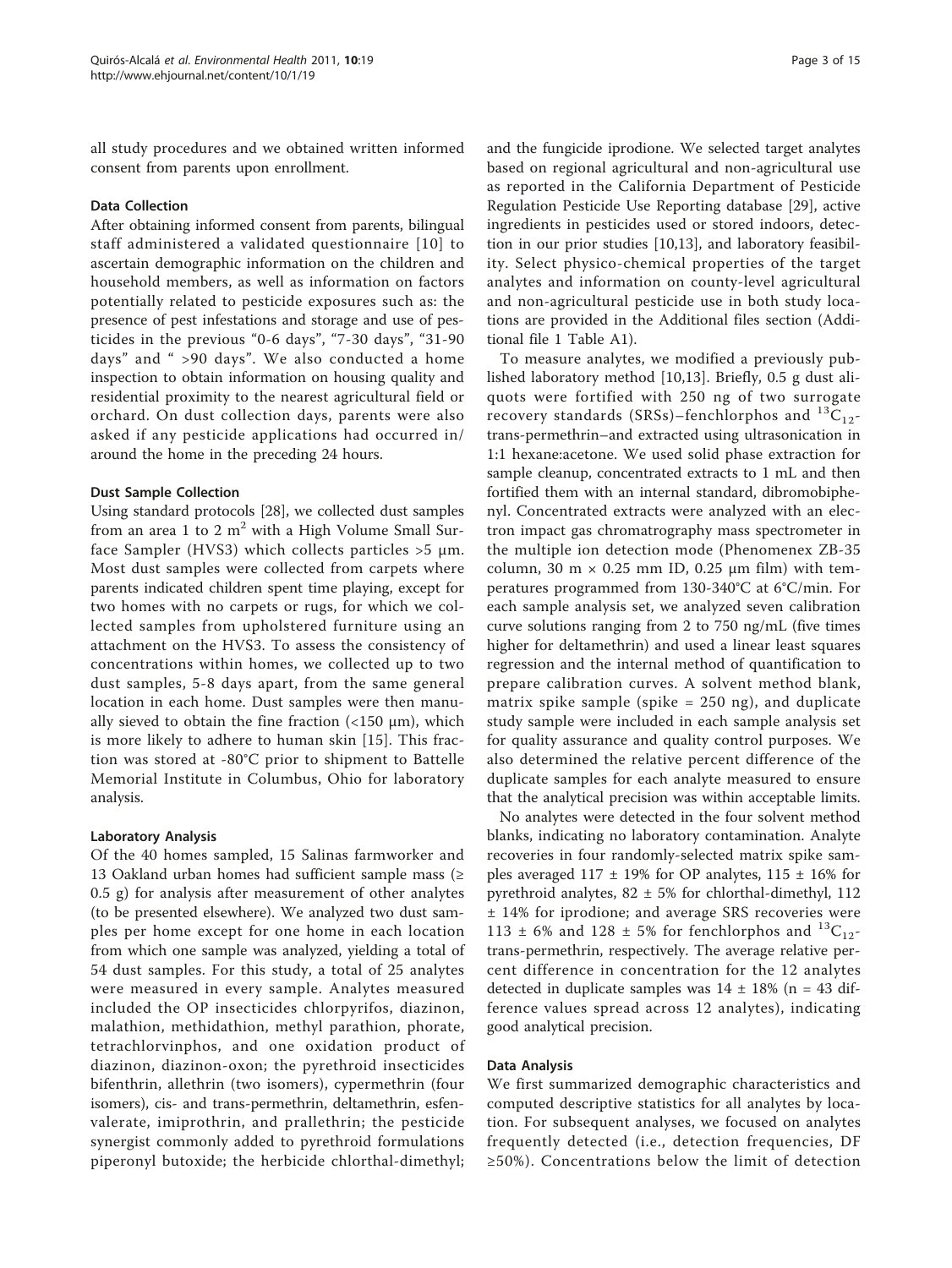(LOD) were assigned a value of LOD/ $\sqrt{2}$  [[30](#page-14-0)] and results were considered significant at  $p < 0.05$ .

We used Fisher's Exact tests to determine if analyte detection frequencies differed between locations. To assess differences in concentrations between study locations, we used linear regression models with a generalized estimating equations (GEE) approach [[31](#page-14-0)] in order to report robust inference that accounts for the nonindependence of repeated samples within households. Given the limited number of homes sampled and the homogeneity of the study population, we excluded demographic characteristics as covariates in GEE models. We also examined location differences using analyte loadings, ng/m<sup>2</sup> [\[21](#page-14-0)]. We calculated loadings by multiplying analyte concentrations by the sieved fine mass and dividing by the area sampled.

To determine the correlation of analyte concentrations between the first and second collections, we computed Spearman rank-order correlations.

To examine temporal trends of chlorpyrifos and diazinon concentrations in farmworker homes after the residential phase-out, we used Wilcoxon Mann-Whitney tests to compare dust concentrations in the  $15$  (n = 29) samples) Salinas farmworker households sampled in 2006 from our present study with dust concentrations from a subset of 82 Salinas farmworker homes of participants in the CHAMACOS study [[13\]](#page-13-0) sampled between 2000 and 2002 (2000, n = 33; 2001, n = 36; 2002, n = 13), and 20 similar households sampled by Bradman et al. [[10\]](#page-13-0) in 2002. The same laboratory (Battelle Memorial Institute) and collection methods were used in all studies. In addition, we restricted comparisons to those study homes located in the same zip codes as the homes in the present study. If multiple dust samples were available from any of the study homes in the same year, including the present study, the mean analyte dust concentration was used in our analyses. There were no demographic or household differences between our previous studies and the present study; e.g., all households had at least one farmworker residing in the home and study participants generally represented the farmworker population in Salinas Valley: primarily Mexican or of Mexican descent; Spanish-speaking; low literacy; low income; and frequently reported pesticide applications in the home and wearing work clothes and shoes indoors. Homes were also located >200 feet from the nearest agricultural field. Using the California Department of Pesticide Regulation Pesticide Use Reporting (PUR) database [[29\]](#page-14-0), we also computed county-level agricultural and non-agricultural usage of these OP pesticides during 1999-2007 to determine whether temporal changes in residential dust concentrations were concurrent with regional use patterns. Non-agricultural uses included applications for landscape maintenance, public health, commodity fumigation, rights-of-way, and structural pest control applications by licensed applicators

which are reported to the state. Finally, to determine if exposures via the non-dietary ingestion pathway exceed U.S. EPA guidelines for the children in the present study, we calculated hazard quotients (HQ) for the majority of the detected analytes. We focused on the children given their unique vulnerabilities to environmental toxicants [[32](#page-14-0)]. We calculated the HQ as the ratio of the child's potential daily toxicant intake at home via non-dietary ingestion (mg/kg/day) to the specific toxicant chronic reference dose, RfD, (mg/ kg/day). The potential daily toxicant intake was calculated as follows:

 $PDI(mg/kg/day) = (C_{dust} \times IR)/BW_{child}$ 

where  $C_{\text{dust}}$  is the analyte dust concentration in the child's home  $(mg/g)$ , IR is the dust intake rate–assumed to be 0.10 g/day (100 mg/day) [\[33\]](#page-14-0), and BW $_{\text{child}}$  is the child's body weight (kg) obtained at the initial visit. We used chronic RfDs because children ingest small amounts of dust every day [\[33](#page-14-0)]. Chronic oral RfDs were available for 14 of the detected pesticides. For those pesticides that have been re-registered in response to the Food Quality Protection Act [[34\]](#page-14-0), chronic population adjusted doses (cPAD) were used as the reference dose. An HQ >1.0 would suggest that the child's exposure via non-dietary ingestion, independent of other exposure routes, may exceed the U.S. EPA's RfD.

All statistical analyses were performed using Stata 10 for Windows (StataCorp, College Station, TX).

# Results

### Household demographics and pesticide use

Except for farmworker status, demographic characteristics were similar in both study locations (Table [1](#page-4-0)). Participating households were within 200% of the poverty line and approximately 50% or more of the homes had at least six household members. Although not statistically significant, pest sightings were more commonly reported in Oakland urban homes compared to Salinas farmworker homes. Most participants reported using pesticides indoors in the three months preceding the study (67% and 85% of farmworker and urban homes, respectively) and the most common location of use was the kitchen. Hand-held pyrethroid sprays were the most common formulation and application method in both locations; applications were mostly targeted at ants and cockroaches. Participants from three homes (one Salinas farmworker home and two Oakland urban homes) reported applying pyrethroid insecticides between the two sampling dates. No products with OP insecticides were stored or reported applied in the homes, at the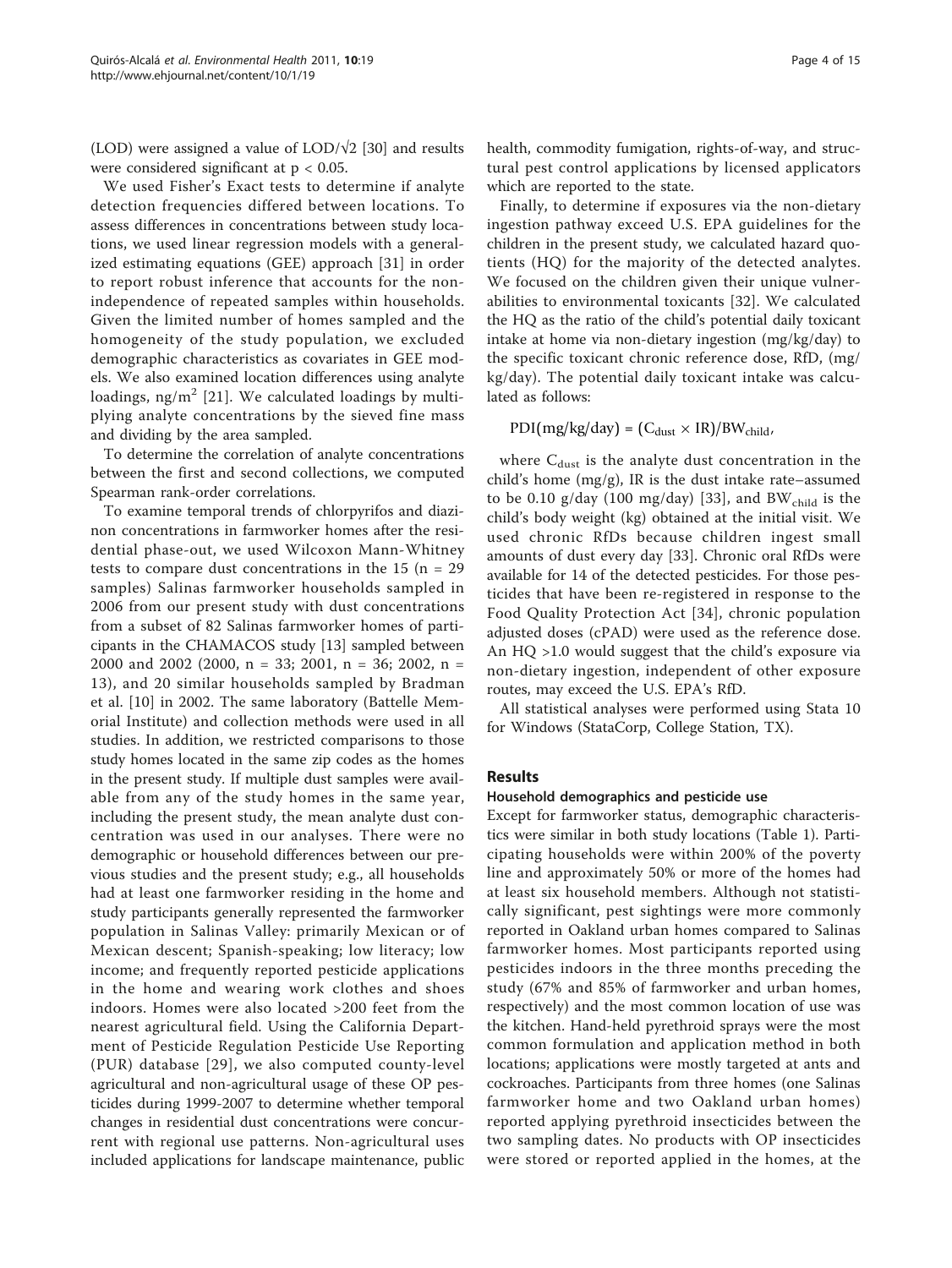# <span id="page-4-0"></span>Table 1 Demographic and household characteristics for study participants from farmworker homes in Salinas, CA and urban homes in Oakland,  $CA^a$

|                                                              |                | Salinas farmworker<br>homes $(n = 15)$ |                 | Oakland urban homes<br>$(n = 13)$ |
|--------------------------------------------------------------|----------------|----------------------------------------|-----------------|-----------------------------------|
|                                                              | n              | (%)                                    | n               | (%)                               |
| Maternal education (highest grade completed)                 |                |                                        |                 |                                   |
| $\lt$ completed 9 <sup>th</sup> grade or lower               | 8              | (53.3)                                 | 8               | (61.5)                            |
| Grades 10-12 (no diploma)                                    | 3              | (20.0)                                 | $\mathbf{1}$    | (7.7)                             |
| High school diploma/GED or technical school                  | $\overline{2}$ | (13.3)                                 | $\overline{4}$  | (30.8)                            |
| College graduate                                             | $\overline{2}$ | (13.3)                                 |                 | $\overline{\phantom{m}}$          |
| Paternal education (highest grade completed)                 |                |                                        |                 |                                   |
| $<$ completed 9 <sup>th</sup> grade or lower                 | 12             | (85.7)                                 | 10              | (83.3)                            |
| Grades 10-12 (no diploma)                                    | 1              | (7.1)                                  | $\mathbf{1}$    | (8.3)                             |
| High school diploma/GED or technical school                  | $\mathbf{1}$   | (7.1)                                  | $\overline{1}$  | (8.3)                             |
| College graduate                                             |                |                                        |                 | $\overline{\phantom{m}}$          |
| Family income relative to federal poverty level <sup>b</sup> |                |                                        |                 |                                   |
| $\le$ Poverty level                                          | 10             | (66.7)                                 | 9               | (69.2)                            |
| > Poverty level but <200% poverty level                      | 5              | (33.3)                                 | $\overline{4}$  | (30.8)                            |
| Number of household members                                  |                |                                        |                 |                                   |
| $3 - 5$                                                      | 8              | (53.3)                                 | 5               | (38.5)                            |
| > 6                                                          | 7              | (46.7)                                 | 8               | (61.5)                            |
| Reported rodent sighting in the home                         |                |                                        |                 |                                   |
| Yes                                                          | $\overline{2}$ | (13.3)                                 | 3               | (23.1)                            |
| No                                                           | 13             | (86.7)                                 | 10 <sup>°</sup> | (76.9)                            |
| Reported cockroach sighting in the home                      |                |                                        |                 |                                   |
| Yes                                                          | 3              | (20.0)                                 | 5               | (38.5)                            |
| No                                                           | 12             | (80.0)                                 | 8               | (61.5)                            |
| Reported pesticide application in the last 3 months          |                |                                        |                 |                                   |
| Yes                                                          | 10             | (66.7)                                 | 11              | (84.6)                            |
| No                                                           | 5              | (33.3)                                 | $\overline{2}$  | (15.4)                            |
| Farmworkers wore work clothing indoors <sup>c</sup>          |                |                                        |                 |                                   |
| Yes                                                          | 12             | (80.0)                                 |                 |                                   |
| No                                                           | $\overline{2}$ | (20.0)                                 |                 |                                   |
| Farmworkers wore work shoes indoors <sup>c</sup>             |                |                                        |                 |                                   |
| Yes                                                          | 7              | (50.0)                                 |                 | $\overline{\phantom{0}}$          |
| No                                                           | 7              | (50.0)                                 |                 |                                   |
| Farmworkers living in the home (past 3 months)               |                |                                        |                 |                                   |
| $\circ$                                                      |                |                                        | 11              | $(84.6)^{d}$                      |
| $1 - 3$                                                      | 15             | (100.0)                                | $\overline{2}$  | (15.4)                            |
| Farmworkers currently living in the home                     |                |                                        |                 |                                   |
| $\circ$                                                      | 1              | (6.7)                                  |                 |                                   |
| $1 - 3$                                                      | 11             | (73.3)                                 |                 |                                   |
| $4 - 7$                                                      | $\mathbf{3}$   | (20.0)                                 |                 |                                   |
| Distance of home to nearest field/orchard                    |                |                                        |                 |                                   |
| 50-20 feet                                                   | $\mathbf{1}$   | (6.7)                                  |                 | $\overbrace{\phantom{aaaaa}}$     |
| > 200 feet-1/4 mile                                          | 3              | (20.0)                                 |                 |                                   |
| $>1/4$ mile                                                  | $11\,$         | (73.3)                                 |                 |                                   |

a. No statistically significant differences were observed between locations for demographic factors unrelated to farmworker status. b. Families' poverty levels were based on U.S. Department of Health and Human Services thresholds for 2006. Source:<http://aspe.hhs.gov/POVERTY/06poverty.shtml>. c. One participant in the Salinas group reported that the father was a farmworker during the eligibility screening; however, the father was not living in the home during the sample collection period so information is only available for 14 of the 15 farmworker households for this demographic characteristic. d. Two participants reported having a parent or parent's sibling working in a field/golf course doing maintenance/landscaping work potentially involving pesticide use; however, they were not doing this work during sample collection.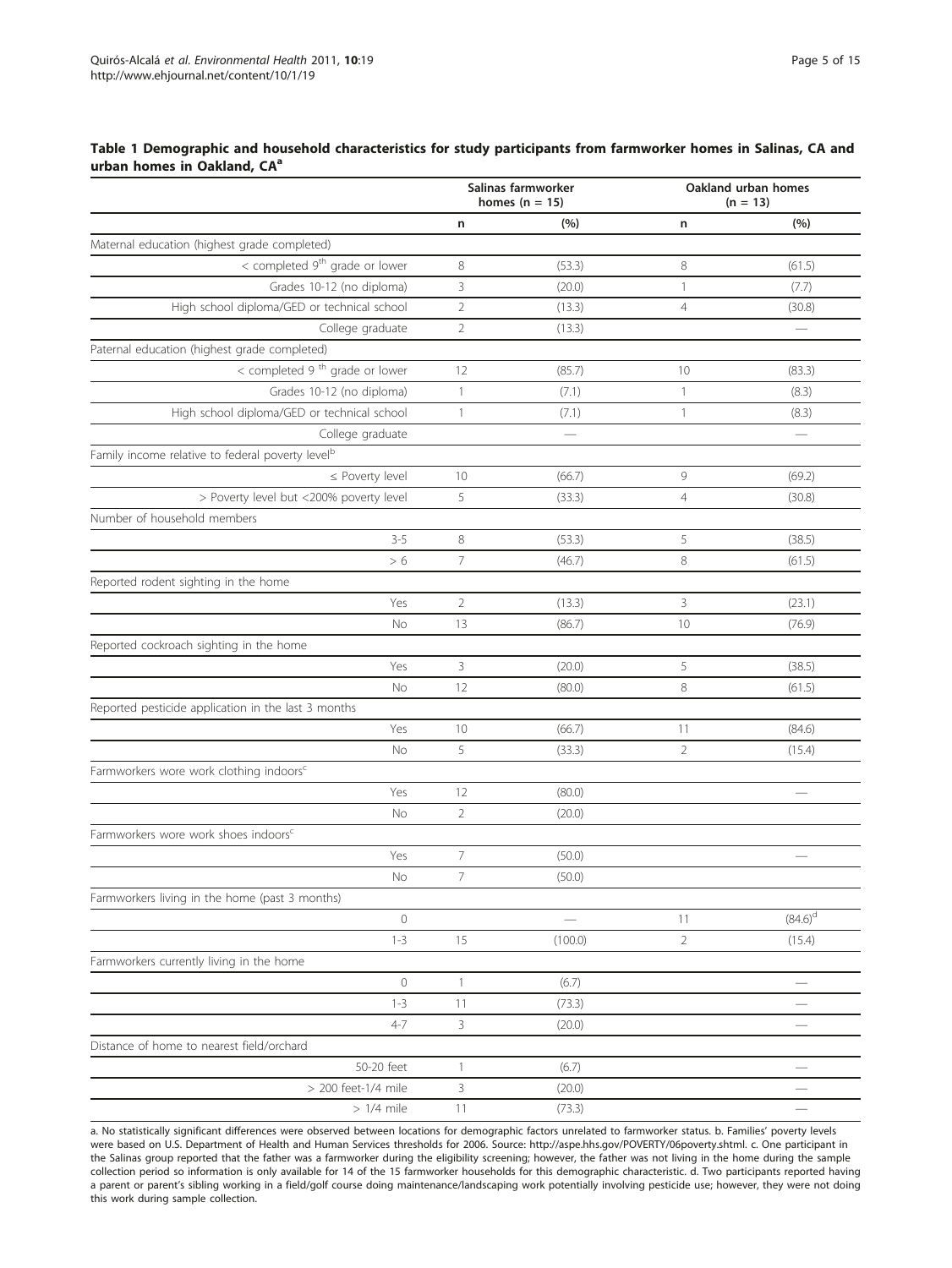<span id="page-5-0"></span>workplace or on pets. Most participants from Salinas households (80%) reported that farmworkers residing in the home wore their work clothing indoors and about half of them also wore their work shoes indoors. Approximately 27% of Salinas farmworker homes were located <1/4 mile from the nearest agricultural field or orchard.

# Dust Levels: Trends and location differences

We detected 21 of the 25 analytes measured (Table 2). The majority of homes (93%) had at least three analytes detected in dust; 79% of the homes  $(n = 22)$  had at least six analytes detected and  $\langle 1\% \; (n = 2) \; \text{of} \; \text{Salinas farm}$ worker homes had up to 14 analytes detected in one sample. Cis- and trans-permethrin were the only insecticides detected in every home. Commonly detected OP pesticides included diazinon and chlorpyrifos. Diazinon was detected in 79% and 52% of the samples collected from Salinas farmworker and Oakland urban homes, respectively. Chlorpyrifos was detected in 55% and 36% of the samples collected from Salinas farmworker homes and Oakland urban homes, respectively. Other commonly detected analytes in samples collected from both locations included: allethrin ( $DF \geq 80\%$ ), cypermethrin (DF  $\geq$  55%), and piperonyl butoxide (DF  $\geq$ 86%). Detection frequencies were only significantly different between locations for chorthal-dimethyl, which was detected solely in Salinas farmworker homes.

Median concentrations of diazinon, chlorpyrifos, permethrins, allethrin, and chlorthal-dimethyl were higher

Table 2 Limits of detection and summary statistics for pesticide dust concentrations (ng/g) in samples collected in 2006 from low-income farmworker and urban homes<sup>a,b</sup>

|                                 |                |                |                          |          | Salinas farmworker homes | $(n = 29$ samples collected from 15 homes) |                   |                          |                |                | $(n = 25$ samples collected from 13 homes) |                          | Oakland urban homes |                          |                          |
|---------------------------------|----------------|----------------|--------------------------|----------|--------------------------|--------------------------------------------|-------------------|--------------------------|----------------|----------------|--------------------------------------------|--------------------------|---------------------|--------------------------|--------------------------|
|                                 | $LOD$ (ng/g)   | DF             | min                      | p25      | p50                      | p75                                        | p95               | max                      | DF             | min            | p25                                        | p50                      | p75                 | p95                      | max                      |
| Organophosphates                |                |                |                          |          |                          |                                            |                   |                          |                |                |                                            |                          |                     |                          |                          |
| Diazinon                        | $\overline{4}$ | 79             | $\overline{\phantom{0}}$ | 8.21     | 14.4                     | 18                                         | 35.8              | 56.4                     | 52             | $\equiv$       | $\equiv$                                   | 6.98                     | 18.1                | 133                      | 139                      |
| Chlorpyrifos                    | 10             | 55             | $\overline{\phantom{0}}$ | $\equiv$ | 21.9                     | 28                                         | 135               | 200                      | 36             | $\overline{a}$ | $\equiv$                                   | $\overline{\phantom{0}}$ | 34.9                | 43.7                     | 56.4                     |
| Malathion                       | 10             | $\overline{7}$ | $\equiv$                 | $\equiv$ | ÷.                       | L,                                         | 52.2              | 70.8                     | 12             | $\equiv$       | $\equiv$                                   | $\equiv$                 | $\equiv$            | 877                      | 1160                     |
| Tetrachlorvinphos               | 50             | 10             | $\equiv$                 | $\equiv$ | $\equiv$                 | $\equiv$                                   | 252               | 271                      | $\overline{4}$ | $\overline{a}$ | $\equiv$                                   | $\overline{\phantom{0}}$ | $\equiv$            | $\equiv$                 | 15.8                     |
| Diazinon-oxon                   | $\overline{4}$ | <b>ND</b>      | $\equiv$                 | $\equiv$ | ÷.                       | L,                                         | $=$               | $\overline{\phantom{0}}$ | $\overline{4}$ | $\equiv$       | $\equiv$                                   | $\equiv$                 | $\equiv$            | $\equiv$                 | 4.73                     |
| Methidathion                    | 10             | <b>ND</b>      | $\overline{\phantom{a}}$ | $\equiv$ | $\equiv$                 | $\equiv$                                   | $\equiv$          | $\overline{\phantom{0}}$ | <b>ND</b>      | $\equiv$       | $\equiv$                                   | $\overline{\phantom{0}}$ | ÷                   | $\overline{\phantom{m}}$ | $\frac{1}{2}$            |
| Methyl Parathion                | 10             | <b>ND</b>      | $\equiv$                 | ÷.       | ÷.                       | ÷.                                         | $\equiv$          | $\equiv$                 | <b>ND</b>      | $\equiv$       | $=$                                        | $\equiv$                 | ÷.                  | $\equiv$                 | $\sim$                   |
| Phorate                         | 10             | <b>ND</b>      | $\equiv$                 | $\equiv$ |                          | $\equiv$                                   | $\equiv$          | $\equiv$                 | <b>ND</b>      | $\overline{a}$ | ÷,                                         | $\overline{\phantom{0}}$ | $\equiv$            | ÷                        | $\overline{\phantom{0}}$ |
| Pyrethroids                     |                |                |                          |          |                          |                                            |                   |                          |                |                |                                            |                          |                     |                          |                          |
| cis-permethrin                  | $\overline{4}$ | 100            | 45.9                     | 84.9     | 568                      | 908                                        | 5930 <sup>c</sup> | 6300 <sup>c</sup>        | 100            | 11.6           | 84.4                                       | 291                      | 946                 | 21600                    | 26700                    |
| trans-permethrin                | $\overline{4}$ | 100            | 88.4                     | 144      | 952                      | 1380                                       | $9170^{\circ}$    | 9690 <sup>c</sup>        | 100            | 18.4           | 166                                        | 504                      | 1620                | 36400                    | 46800                    |
| Allethrin <sup>d</sup>          | 10             | 83             | $\equiv$                 | 18.4     | 57.1                     | 129                                        | $652^c$           | 694                      | 80             | $\equiv$       | 20.376                                     | 50.5                     | 158                 | 276                      | 289                      |
| Cypermethrin <sup>e</sup>       | 20             | 55             | $\equiv$                 | L.       | 230                      | 918                                        | 4540              | 13500                    | 64             | $\equiv$       | $\equiv$                                   | 587                      | 1050                | 5990                     | 13100                    |
| Bifenthrin                      | 10             | 14             | $\overline{a}$           | $\equiv$ | ÷                        | $\sim$                                     | 23.8              | 23.9                     | 44             | $\equiv$       | $\equiv$                                   | $\overline{\phantom{0}}$ | 45                  | 2050                     | 2120                     |
| Sumithrin                       | 10             | 24             | $\overline{\phantom{a}}$ | ÷        | ÷.                       | ÷                                          | 591               | 807                      | 8              | $\overline{a}$ | $\overline{\phantom{a}}$                   | $=$                      | $\equiv$            | 104                      | 116                      |
| Deltamethrin                    | 250            | 17             | $\overline{a}$           | $\equiv$ | L.                       | $\equiv$                                   | 3780              | 5590                     | 12             | $\overline{a}$ | $\overline{a}$                             | $\overline{\phantom{0}}$ | $\overline{a}$      | 13000                    | 16300                    |
| Imiprothrin                     | 50             | $\overline{7}$ | $=$                      | L,       | $\equiv$                 | L,                                         | 253               | 2140                     | $\overline{4}$ | $\equiv$       | $\equiv$                                   | $\overline{a}$           | $\equiv$            | $=$                      | 160                      |
| Prallethrin                     | $\overline{2}$ | <b>ND</b>      | $\equiv$                 | $\equiv$ | ÷                        | $\equiv$                                   | $\equiv$          | $\equiv$                 | $\overline{4}$ | $\equiv$       | $\equiv$                                   | $\equiv$                 | $\equiv$            | $\equiv$                 | 33.6                     |
| Esfenvalerate                   | 50             | 3              | $\overline{\phantom{0}}$ | $\equiv$ | $\overline{\phantom{0}}$ | ÷,                                         | $\equiv$          | 66.5                     | <b>ND</b>      | $\overline{a}$ | L.                                         | $\overline{\phantom{0}}$ | $\equiv$            | $\equiv$                 | $\overline{\phantom{0}}$ |
| Other                           |                |                |                          |          |                          |                                            |                   |                          |                |                |                                            |                          |                     |                          |                          |
| Piperonyl butoxidef             | $\overline{2}$ | 86             | $\overline{\phantom{0}}$ | 30.9     | 92.3                     | 283                                        | 9060              | 9350                     | 96             | $\overline{a}$ | 51.6                                       | 353                      | 751                 | 40300                    | 46600                    |
| Chlorthal-dimethyl <sup>9</sup> | $\overline{2}$ | 97             | $\equiv$                 | 13.3     | 16.3                     | 23.5                                       | 34.1              | 34.8                     | <b>ND</b>      | $\equiv$       | $\equiv$                                   | $\overline{\phantom{0}}$ | ÷                   | $\equiv$                 | $\overline{\phantom{a}}$ |
| Iprodioneh                      | 100            | <b>ND</b>      | $\overline{a}$           | L,       |                          | L,                                         | L.                | $=$                      | <b>ND</b>      | L.             | $\equiv$                                   | $\equiv$                 |                     |                          |                          |

a. Two samples were obtained from each home in both locations except for one home in each location due to inadequate sample volume. b. Samples were collected from carpets or area rugs with the exception of three samples from two farmworker homes which were collected from furniture due to the absence of a carpet. c. Denotes that the reported concentration was observed in a furniture sample. d. Reported as the sum of two isomers (cis/trans) isomers. e. Reported as the sum of four isomers. f. Insecticide synergist. g. Phthalate herbicide h. Dicarboximide fungicide. Abbreviations and notation: LOD = limit of detection; DF = detection frequency (based on the number of samples obtained); ND or '-' indicates that analyte was not detected or detected <LOD so a summary statistic is not reported.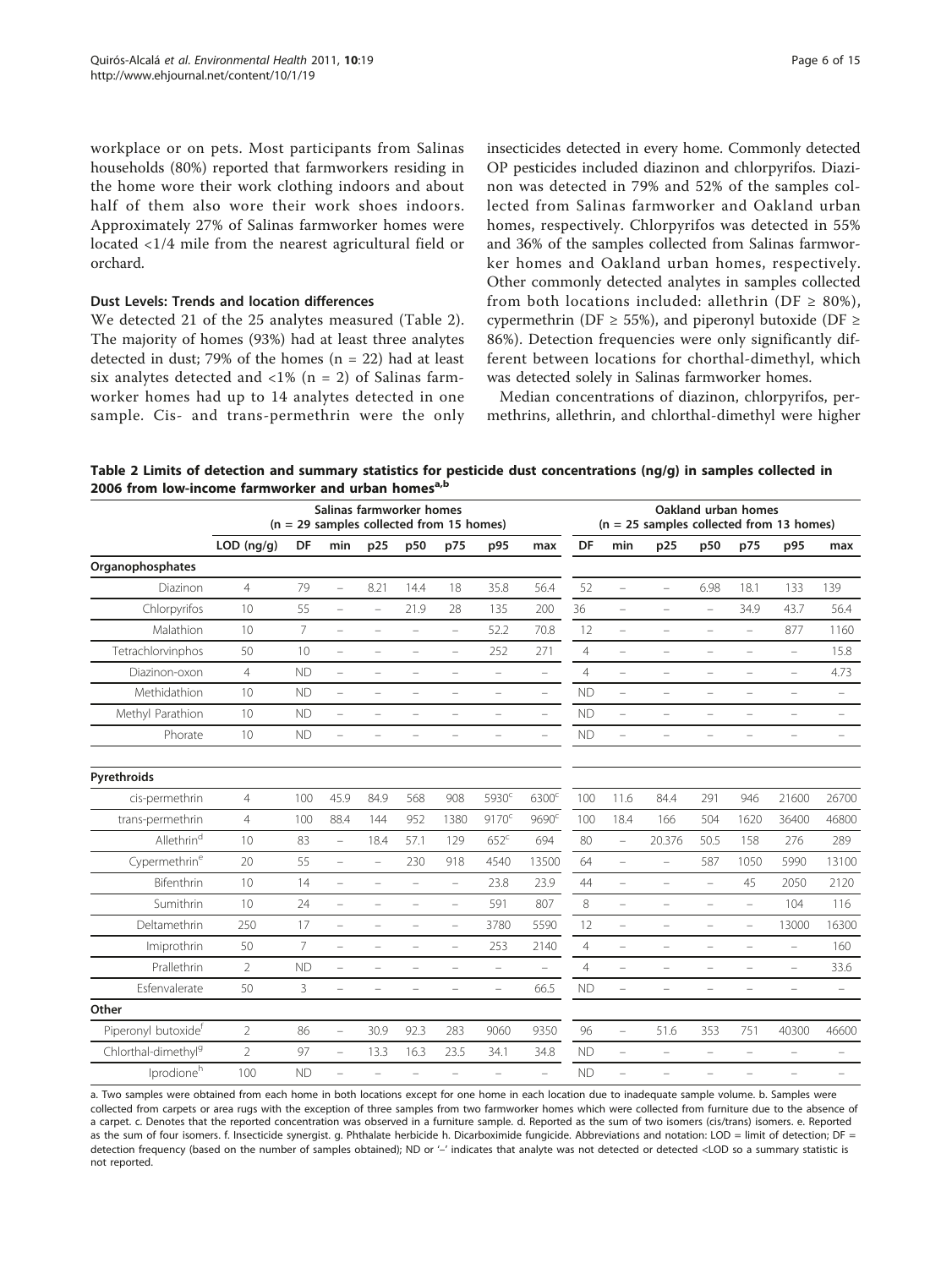in Salinas farmworker homes compared to Oakland urban homes; however, only chlorthal-dimethyl concentrations were significantly different between locations. Analyses of location differences using pesticide loadings  $($ ng/m<sup>2</sup> $)$  did not change our findings (summary statistics for dust loadings are provided in the Additional files section; Additional file [2](#page-13-0) Table A2).

Dust concentrations from furniture samples in two farmworker homes were comparable to those collected from carpets in other farmworker homes for frequently detected OPs (diazinon and chlorpyrifos), piperonyl butoxide, and chlorthal-dimethyl, while for frequently detected pyrethroids, concentrations were generally at the upper end of the distribution. We observed the same general pattern when using loadings. Maximum permethrin concentrations in farmworker homes were observed in furniture samples; however, the highest permethrin concentrations were observed in carpet samples from urban homes. The highest loading observed for cypermethrin was collected from a furniture sample; however, higher loadings were observed in carpet samples from urban homes. No location differences in pesticide concentrations or loadings were observed when we excluded furniture samples from our analysis.

Some of the less frequently detected analytes (e.g., tetrachlorvinphos, sumithrin) were detected with greater frequency in Salinas farmworker homes and at higher maximum concentrations than in Oakland urban homes. Conversely, the 95<sup>th</sup> percentile and maximum concentrations for malathion and deltamethrin were higher among Oakland urban homes (Table [2](#page-5-0)).

Although not statistically significant, we generally observed higher dust concentrations in homes that reported recent pesticide use (i.e., within the last three months preceding the study) when pesticide containers were available to confirm the active ingredients. For example, in one home where bifenthrin had been applied less than a week before the first sample collection, concentrations were up to 200 times higher than the median concentration observed in other homes. Cypermethin was applied in one farmworker home, while imiprothrin was applied in two urban homes between the two sampling dates. For the farmworker home, cypermethrin dust concentrations were at the upper end of the distribution among other farmworker homes (between the 75<sup>th</sup> and 95<sup>th</sup> percentile concentrations reported). Imiprothrin was only detected in one of the urban homes which reported usage during the study; no other urban home had detectable imiprothrin levels indoors even though some of these households reported applying imiprothrin indoors prior to the study.

Concentrations in samples collected 5-8 days apart in the same home were positively and significantly correlated for the most frequently detected analytes (i.e.,  $DF \ge 50\%$ ), except allethrin; Spearman rank-order correlation coefficients ranged from 0.70 to 1.00 ( $p < 0.01$ ) (Table 3).

# Temporal trends of chlorpyrifos and diazinon dust concentrations in Salinas farmworker homes after the U.S. EPA's residential phase-out

As noted earlier, residential formulations of chlorpyrifos and diazinon were voluntarily phased-out by the end of 2001 and between 2002 and 2004 [\[24,25\]](#page-14-0), respectively. However, agricultural use of chlorpyrifos and diazinon in Monterey county generally increased from 1999-2007 (trendline in Figure [1](#page-7-0)), most notably for diazinon. Nonagricultural uses in Monterey County (i.e., applications for landscape maintenance, public health, commodity fumigation, rights-of-way, and structural pest control) for both of these OP pesticides was a small fraction  $(<6\%$ ,  $\approx$  20-1,500 kgs/yr) of agricultural use between 1999 and 2005, and declined further through 2006-2007 (Table [4\)](#page-8-0). As shown in Figure [1,](#page-7-0) median dust concentrations of chlorpyrifos and diazinon were 70-80% and 40- 50% lower, respectively, in the present farmworker homes sampled in 2006 compared to samples collected between 2000 and 2002 from farmworker homes in the same Salinas zip codes. Chlorpyrifos dust concentrations differed significantly between the present study and each of the previous studies (Wilcoxon Mann-Whitney tests, p < 0.05). Diazinon concentrations were significantly

Table 3 Spearman rank-order correlation coefficients for dust concentrations between the first and second collections for the most frequently detected analytes<sup>a</sup>

| Analyte              | <b>Salinas</b><br>farmworker<br>homes $(n = 14)^b$ | Oakland<br>urban homes<br>$(n = 12)^{b}$ | All<br>homes<br>$(n = 26)^c$ |
|----------------------|----------------------------------------------------|------------------------------------------|------------------------------|
|                      |                                                    | Spearman rho                             |                              |
| Organophosphates     |                                                    |                                          |                              |
| Diazinon             | $0.88**$                                           | $0.97**$                                 | $0.92*$                      |
| Chlorpyrifos         | $0.83***$                                          |                                          |                              |
| Pyrethroids          |                                                    |                                          |                              |
| cis-permethrin       | $0.78***$                                          | $1.00**$                                 | $0.91***$                    |
| trans-permethrin     | $0.70***$                                          | $1.00**$                                 | $0.90**$                     |
| Allethrin            | 0.49                                               | 0.18                                     | 0.36                         |
| Cypermethrin         | $0.87**$                                           | $0.89**$                                 | $0.89**$                     |
| Synergist Ingredient |                                                    |                                          |                              |
| Piperonyl butoxide   | $0.77*$                                            | $0.97**$                                 | $0.89***$                    |
| Phthalate Herbicide  |                                                    |                                          |                              |
| Chlorthal-dimethyl   | $0.78*$                                            |                                          |                              |

a. Only those homes for which we were able to measure analytes in both dust samples were included in these analyses. b. Spearman correlation coefficients are only provided when analyte DF≥50% in respective locations at each collection. c. Correlation coefficients for all homes are provided when analyte DF≥50% in both locations and collections. \*\*  $p \le 0.0001$ , \*  $p < 0.01$ .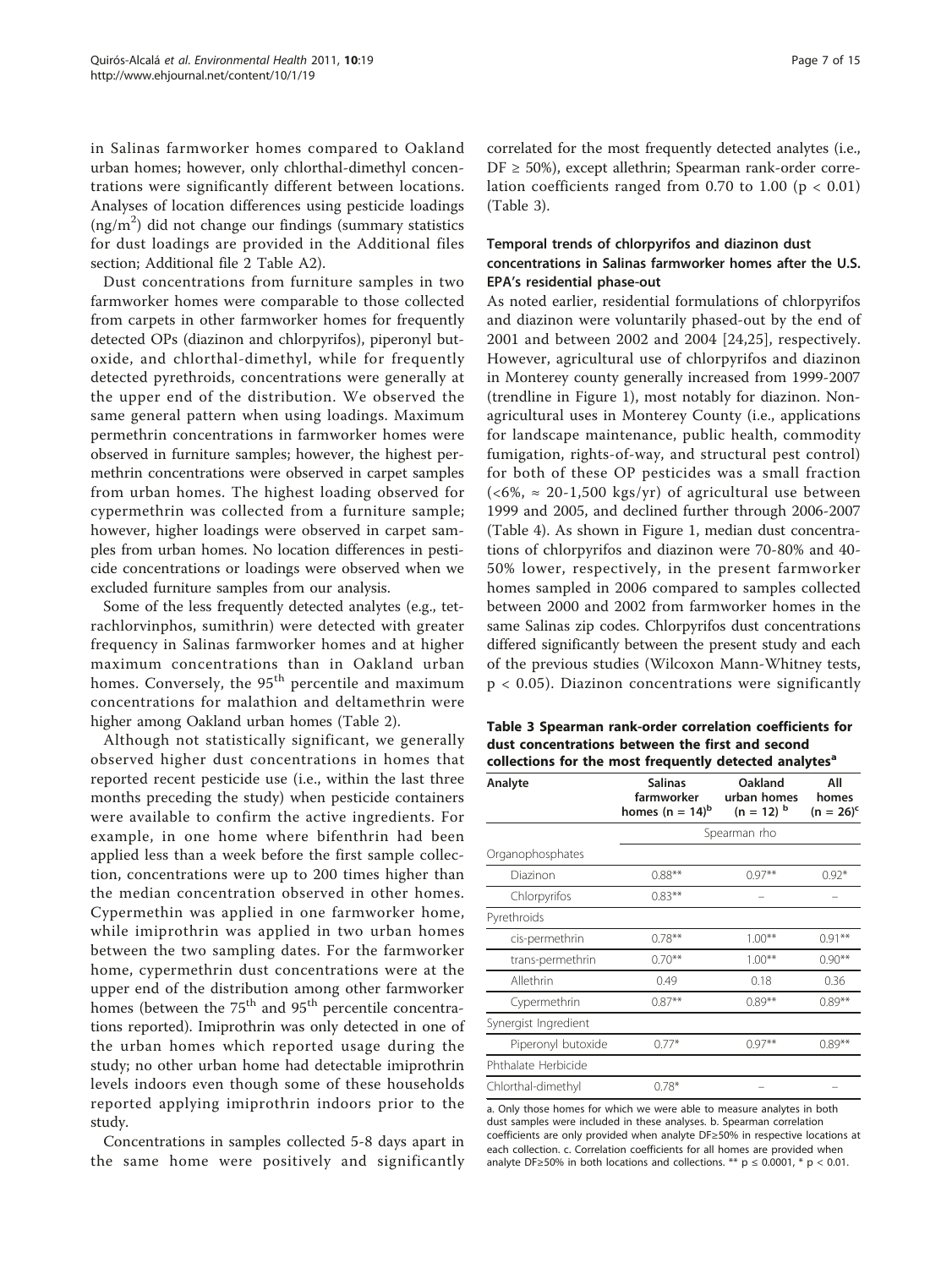<span id="page-7-0"></span>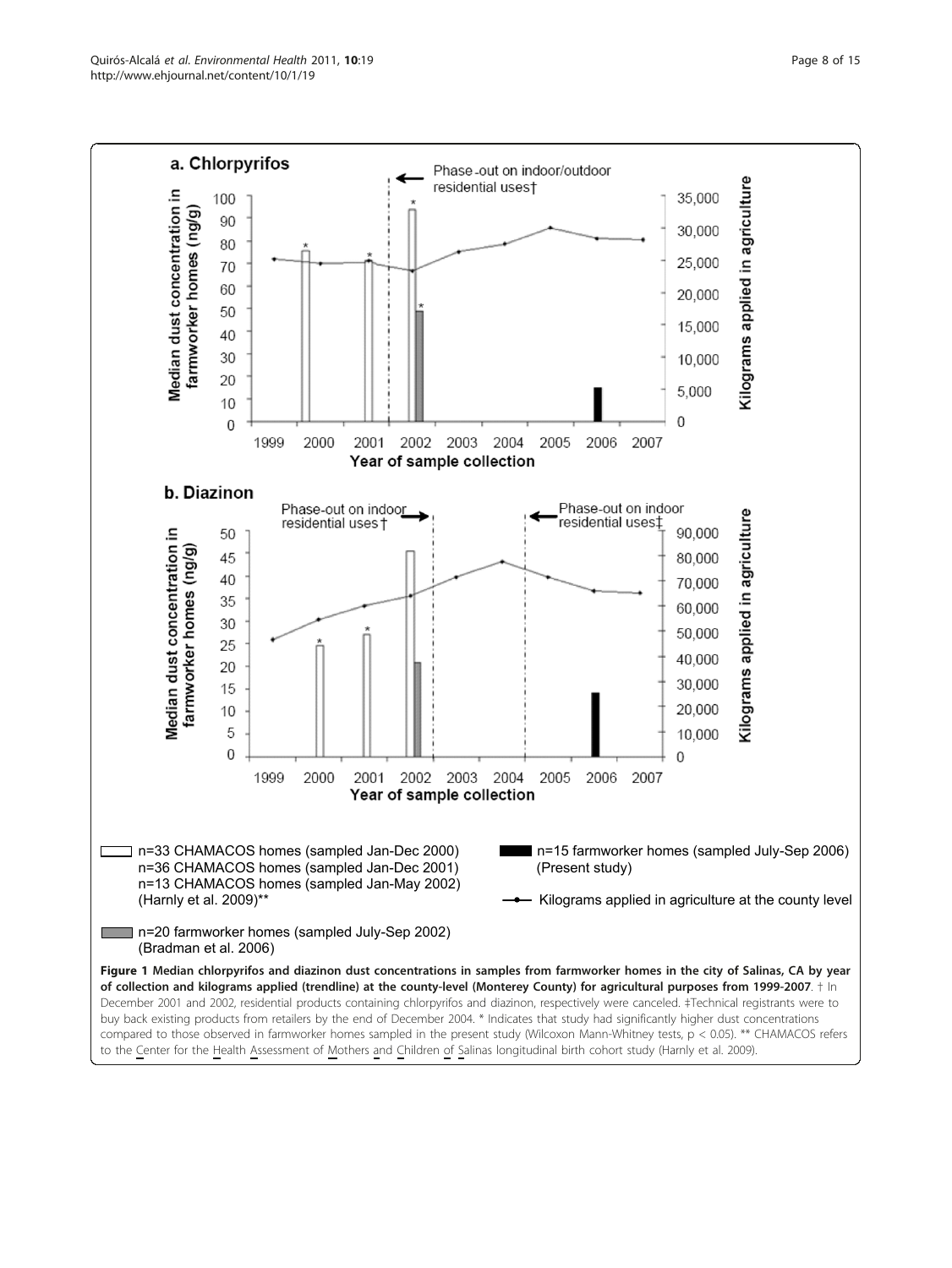<span id="page-8-0"></span>Table 4 Kilograms of diazinon and chlorpyrifos applied in Monterey county from 1999-2007 for non-agricultural applications<sup>a,b</sup>

| Year | Diazinon (kgs) | Chlorpyrifos (kgs) |
|------|----------------|--------------------|
| 1999 | 717            | 1519               |
| 2000 | 841            | 678                |
| 2001 | 1301           | 355                |
| 2002 | 1094           | 760                |
| 2003 | 1076           | 101                |
| 2004 | 217            | 18                 |
| 2005 | 96             | 54                 |
| 2006 | 6              | 3                  |
| 2007 | C              | < 0.5              |

a. Pounds applied at the county level are reported by year by the California Department of Pesticide Regulation in their Pesticide Use Reporting (PUR) database. Pounds reported in the database were converted to kilograms. b. Non-agricultural applications refer to uses such as landscape maintenance, public health, commodity fumigation, rights-of-way, and structural pest control applications by licensed applicators. Source: California Department of Pesticide Regulation Pesticide Use Regulation Database. Available at: [http://](http://www.cdpr.ca.gov/docs/pur/purmain.htm) [www.cdpr.ca.gov/docs/pur/purmain.htm.](http://www.cdpr.ca.gov/docs/pur/purmain.htm)

# Estimated non-dietary ingestion intake and hazard quotients

For the 14 detected pesticides with available RfDs, none of the hazard quotients for resident children's nondietary dust ingestion exceeded 1.0 (i.e., estimated intake did not exceed the RfD, Table 5).

# **Discussion**

We detected several pesticides in most homes, including OP pesticides previously phased-out for residential uses, pyrethroids, and the pesticide synergist piperonyl butoxide (PBO). Biological exposure metrics for these pesticides are relatively transient and highly variable, typically reflecting recent exposures [[35\]](#page-14-0). However, consistent with other studies [[15,](#page-13-0)[36\]](#page-14-0), we found that dust serves as a stable matrix and indicator of potential indoor exposure for some pesticides. The high correlations observed in

### Table 5 Summary statistics on the estimated intake and hazard quotients (HQ) for all study children<sup>a</sup>

|                               |                                       |                                               |                          |                                    | Select Summary Statistics for HQs based on<br>54 dust samples from farmworker and urban<br>children |                            |                           |                       |  |  |  |  |
|-------------------------------|---------------------------------------|-----------------------------------------------|--------------------------|------------------------------------|-----------------------------------------------------------------------------------------------------|----------------------------|---------------------------|-----------------------|--|--|--|--|
| Analyte                       | <b>RfD</b><br>(mg/kg/dy) <sup>b</sup> | # samples<br>with<br>concentration<br>$>$ LOD |                          | Range of Intake<br>$(mq/kg/day)^c$ |                                                                                                     | p75                        | p95                       | Max                   |  |  |  |  |
| Organophosphates              |                                       |                                               | Min                      | Max                                |                                                                                                     |                            |                           |                       |  |  |  |  |
| diazinon                      | 0.0002                                | 36                                            | $\overline{\phantom{m}}$ | $7.0 \times 10^{-07}$              | $2.5 \times 10^{-04}$                                                                               | $4.3 \times 10^{-04}$      | $1.6 \times 10^{-03}$     | $3.5 \times 10^{-03}$ |  |  |  |  |
| chlorpyrifos                  | 0.00003                               | 25                                            | ÷                        | $1.1 \times 10^{-06}$              |                                                                                                     | $4.9 \times 10^{-03}$      | $2.3 \times 10^{-02}$     | $3.8\times10^{-02}$   |  |  |  |  |
| malathion                     | 0.07                                  | 5                                             | $\equiv$                 | $4.9\times10^{-06}$                | $\sim$                                                                                              | $\overline{\phantom{0}}$   | $2.8 \times 10^{-06}$     | $7.0\times10^{-05}$   |  |  |  |  |
| tetrachlorvinphos             | 0.04                                  | $\overline{4}$                                | $\overline{\phantom{m}}$ | $1.5\times10^{-06}$                | $\qquad \qquad -$                                                                                   | $\overline{\phantom{a}}$   | $2.2 \times 10^{-05}$     | $3.9 \times 10^{-05}$ |  |  |  |  |
| Pyrethroids                   |                                       |                                               |                          |                                    |                                                                                                     |                            |                           |                       |  |  |  |  |
| cis-permethrin <sup>d</sup>   | 0.25                                  | 54                                            | $5.4 \times 10^{-08}$    | $1.3 \times 10^{-04}$              | $9.7 \times 10^{-06}$                                                                               | $2.0 \times 10^{-05}$      | $8.4 \times 10^{-05}$     | $5.1 \times 10^{-04}$ |  |  |  |  |
| trans-permethrin <sup>d</sup> | 0.25                                  | 54                                            | $8.6 \times 10^{-08}$    | $2.2 \times 10^{-04}$              | $1.7\times10^{-05}$                                                                                 | $3.2 \times 10^{-05}$      | $1.6 \times 10^{-04}$     | $8.9\times10^{-04}$   |  |  |  |  |
| cypermethrin                  | 0.06                                  | 32                                            | $\overline{\phantom{a}}$ | $6.4 \times 10^{-05}$              | $2.5 \times 10^{-05}$                                                                               | $8.4\times10^{-05}$        | $4.8 \times 10^{-04}$     | $1.1\times10^{-03}$   |  |  |  |  |
| bifenthrin                    | 0.015                                 | 15                                            | $\overline{\phantom{0}}$ | $1.1 \times 10^{-05}$              | $\overline{\phantom{0}}$                                                                            | $4.4\times10^{\text{-}06}$ | $2.6 \times 10^{-05}$     | $7.5 \times 10^{-04}$ |  |  |  |  |
| sumithrin                     | 0.0007                                | 9                                             | $\equiv$                 | $3.7\times10^{-06}$                | $\equiv$                                                                                            |                            | $3.2 \times 10^{-03}$     | $5.2 \times 10^{-03}$ |  |  |  |  |
| deltamethrin                  | 0.0033                                | 8                                             | $\overline{\phantom{a}}$ | $9.0 \times 10^{-05}$              | $\qquad \qquad -$                                                                                   | ÷.                         | $6.7 \times 10^{-03}$     | $2.7 \times 10^{-02}$ |  |  |  |  |
| prallethrin                   | 0.025                                 |                                               | $\overline{\phantom{m}}$ | $1.9\times10^{-07}$                | $\overline{\phantom{m}}$                                                                            | $\overline{\phantom{m}}$   |                           | $7.4 \times 10^{-06}$ |  |  |  |  |
| esfenvalerate                 | 0.02                                  |                                               | $\equiv$                 | $4.4\times10^{-07}$                | $\equiv$                                                                                            |                            |                           | $2.2 \times 10^{-05}$ |  |  |  |  |
| Others                        |                                       |                                               |                          |                                    |                                                                                                     |                            |                           |                       |  |  |  |  |
| chlorthal-dimethyl            | 0.01                                  | 28                                            | $\qquad \qquad -$        | $1.8\times10^{-07}$                | $3.0\times10^{-06}$                                                                                 | $7.2 \times 10^{-06}$      | $1.5$ $\times$ $10^{-05}$ | $1.8 \times 10^{-05}$ |  |  |  |  |
| piperonyl butoxide            | 0.16                                  | 49                                            |                          | $2.2 \times 10^{-04}$              | $5.0\times10^{-06}$                                                                                 | $1.7\times10^{-05}$        | $2.5\times10^{-04}$       | $1.4\times10^{-03}$   |  |  |  |  |

a. A hazard quotient (HQ) was calculated as the ratio of the potential dust intake to the respective analyte reference dose (RfD). The HQ was only calculated for those analytes for which an RfD was available. b. Chronic population adjusted doses (cPADs) were used as the reference dose for chlorpyrifos (cPAD for children and females 13-50 years of age) and deltamethrin. Sources: IRIS database<http://cfpub.epa.gov/ncea/iris/index.cfm?fuseaction=iris.showSubstanceList> and EPA's Pesticide Registration Status:<http://www.epa.gov/opp00001/reregistration/status.htm>. c. Intake was calculated by multiplying the toxicant dust concentration by an ingestion rate of 0.10 g/day (100 mg/day) then dividing by the child-specific body weight (kg). d. The RfD available for "permethrin" was used for each individual isomer in our calculations. Notation: '–' Value is not reported since dust concentrations were less than the limit of detection.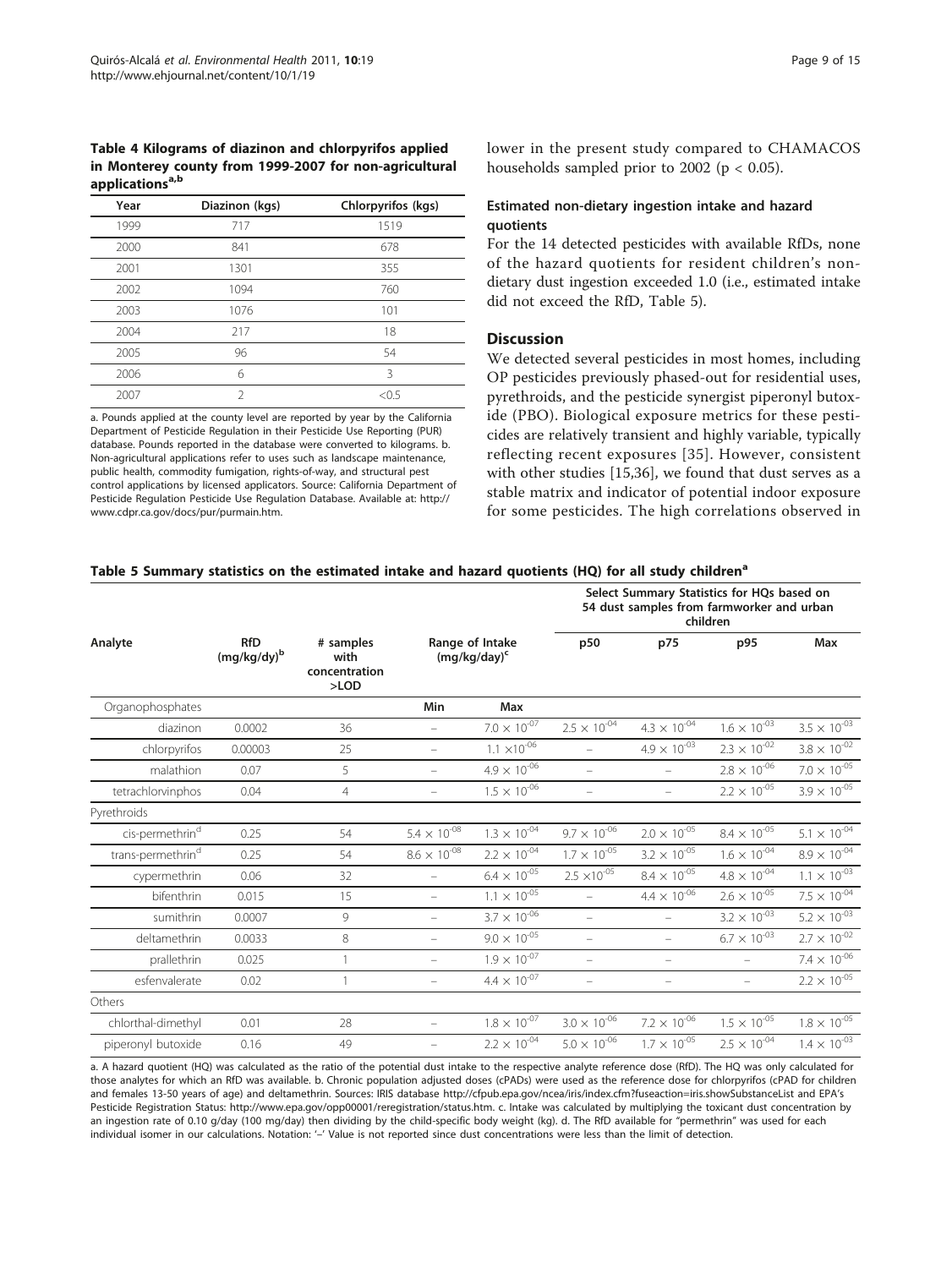dust concentrations from samples collected 5-8 days apart suggests that, for some pesticides, measurements in house dust may be relatively stable indicators of potential indoor exposure over this time frame. To our knowledge, this is the first study to evaluate the correlation of concentrations within homes for several pesticides over a short sampling period.

Although the detection frequency for chlorpyrifos and diazinon was higher in Salinas than Oakland, we did not observe statistically significant differences in pesticide concentrations or loadings between locations. This is notable given that >28,000 and 65,000 kgs of chlorpyrifos and diazinon, respectively, were applied for agricultural purposes in Monterey County in 2006 (Additional File [1](#page-13-0) Table A1) and minimal applications (65 kgs and 3 kgs of chlorpyrifos and diazinon, respectively) occurred in Alameda County. Previously, we showed a significant correlation with local agricultural use and chlorpyrifos dust concentrations (but not diazinon) for homes throughout the Salinas Valley [[13\]](#page-13-0). Mapping of dust concentrations and agricultural use suggests that chlorpyrifos dust concentrations are higher in the center of the Valley (south of the city of Salinas), where agricultural use is higher [[13](#page-13-0)]. Farmworker homes in the present study were from the city of Salinas where the impact of drift from agricultural applications may have been lower. Additionally, our small sample size may have prevented us from observing significant differences in concentrations between locations for these OP pesticides as well as other analytes.

Malathion was not frequently detected in homes from either location; however, higher levels were observed in urban homes. This pesticide is used in agriculture and is also registered for use in home gardens, as a building perimeter treatment, as a wide-area spray for mosquitoes, and by prescription for head-lice control [[37\]](#page-14-0). However, no parents reported treating their children for lice or using it themselves in their gardens. The main county uses for this OP pesticide in 2006 in the urban region were landscape maintenance and structural pest control [[38](#page-14-0)]. These applications were reported more than 25 km away from the nearest study home, thus it is not readily apparent why higher levels were observed in urban homes although it should be noted that we only sampled a small number of homes.

We generally observed significantly lower house dust concentrations of chlorpyrifos and diazinon in the present study compared to levels measured in dust from homes located in the same zip codes sampled between 2000 and 2002 [\[10](#page-13-0),[13\]](#page-13-0), suggesting that indoor concentrations in the city of Salinas are decreasing despite continued agricultural use in the area. In New York City, air concentrations for these OP pesticides in low-income homes also significantly decreased between 2001 and 2004 [[26\]](#page-14-0). The temporal declines in indoor concentrations reported here and in the New York City study may reflect the decreasing usage of these OP pesticides for home or structural applications per the U.S. EPA's residential phase-out. Nonetheless, despite declining concentrations indoors, detection of these OP pesticides, especially in Oakland where there was little agricultural or structural use, underscores their persistence indoors.

Compared to other studies in farmworker populations (Table [6](#page-10-0)), we observed lower median concentrations for chlorpyrifos [[10,13,17](#page-13-0)[,22,39](#page-14-0),[40\]](#page-14-0) and diazinon [[10,13,](#page-13-0)[40](#page-14-0)]. These farmworker studies generally reported a wider range of concentrations for these two OP pesticides and collected dust samples prior to the residential phase-out. One study by Curl et al. [[22\]](#page-14-0) reported a wider range of diazinon concentrations, but comparable median concentrations (10 ng/g). Although malathion was not frequently detected in our farmworker homes, a wider range of concentrations was reported in previous farmworker studies (Table [6](#page-10-0)) [[10](#page-13-0)[,22](#page-14-0),[40\]](#page-14-0). To our knowledge, only one other study has reported OP pesticide concentrations in low-income urban homes [[41](#page-14-0)]. This study reported higher median concentrations for chlorpyrifos and diazinon in low-income urban housing units in Boston, MA. Homes in this study were sampled just after or during the residential phase-out of chlorpyrifos and diazinon, respectively (between July 2002 and August 2003).

Pyrethroids were detected in house dust in several study homes. Similar to low-income urban housing units in Boston, MA [[41\]](#page-14-0), pyrethroids and PBO were detected in higher concentrations and used more frequently in our study homes compared to other pesticides. This finding is consistent with the fact that pyrethroid insecticide formulations for residential applications have largely replaced OP pesticide residential formulations [\[42](#page-14-0),[43\]](#page-14-0). Although over 19,000 kgs of permethrin were applied in Monterey County in 2006 for agricultural purposes [\[44\]](#page-14-0), we did not observe significant differences in permethrin concentrations (or loadings) between locations. Allethrin and cypermethrin were also widely detected in most homes. Our findings suggest that home use likely contributed to the presence of pyrethroid pesticides in house dust since pyrethroids were commonly used indoors and negligible to no agricultural applications took place at the county level (except for permethrin). It is also possible that structural pest control applications influenced indoor detection of certain pyrethroids in some homes. For example, it is estimated that ~80% of the non-agricultural cypermethrin use reported in Alameda County in 2006 was for structural pest control [[38\]](#page-14-0). The presence of pyrethroids in house dust is also consistent with their physical and chemical properties, including high octanol:water partition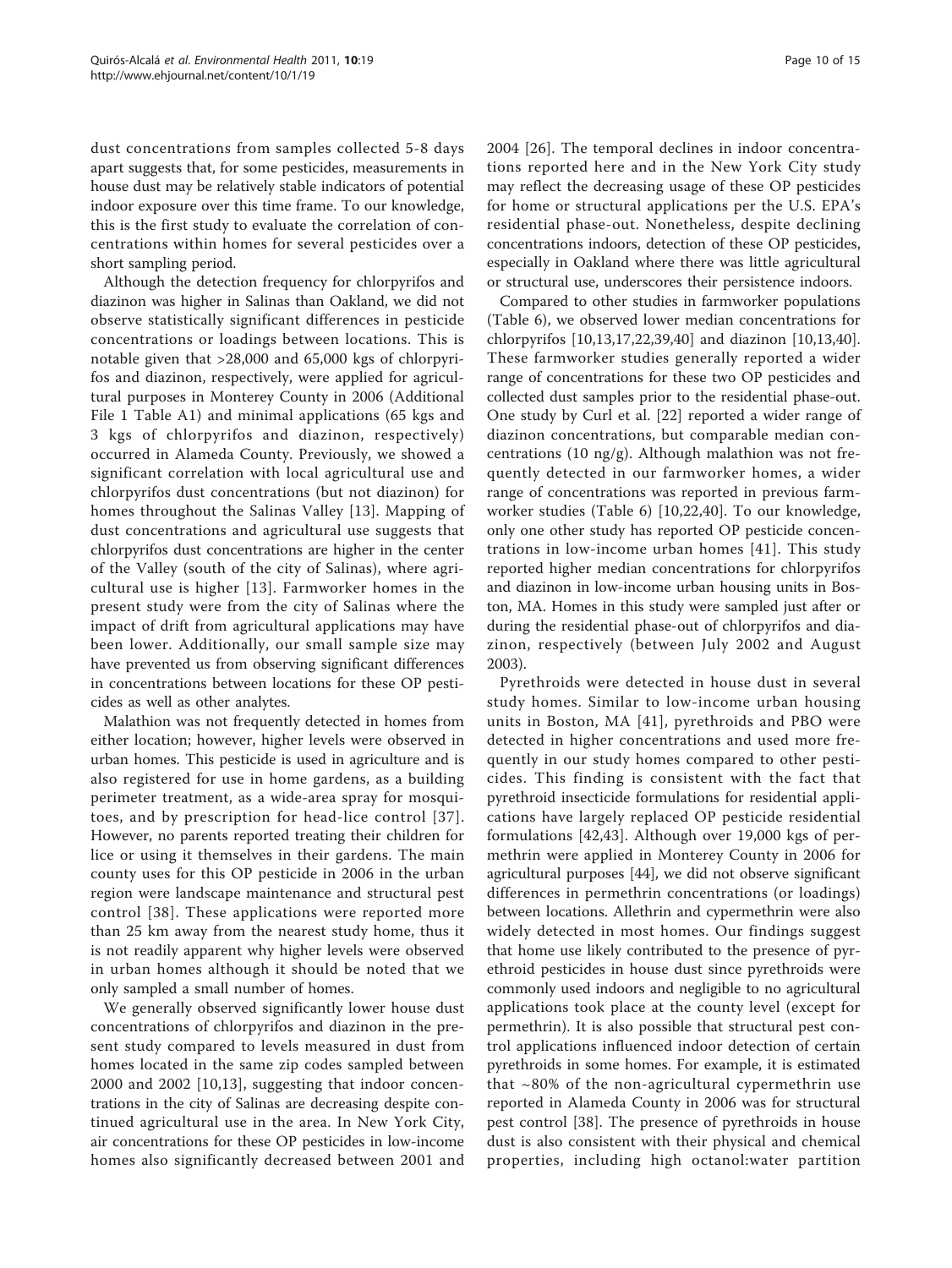| Author                              | Population                                          | Location                           | Collection<br>method         | Sampling<br><b>Dates</b>   | <b>Pesticides</b>      | LOD $(ng/g)$ DF%<br>$\mathbf b$ |     | n       | Range<br>(ng/g) | Median Mean | (SD)      |
|-------------------------------------|-----------------------------------------------------|------------------------------------|------------------------------|----------------------------|------------------------|---------------------------------|-----|---------|-----------------|-------------|-----------|
| Harnly et al. 2009 <sup>c</sup>     | Farmworkers (CHAMACOS<br>longitudinal birth cohort) | Salinas Valley, CA                 | HVS3                         | 2000-2002                  | Organophosphates:      |                                 |     |         |                 |             |           |
|                                     |                                                     |                                    |                              |                            | Chlorpyrifos           | $\overline{2}$                  | 91  | 177-197 | 2.9-7850        | 74          | <b>NR</b> |
|                                     |                                                     |                                    |                              |                            | Diazinon               | $\overline{2}$                  | 86  |         | 4.7-2870        | 26          |           |
|                                     |                                                     |                                    |                              |                            | Pyrethroids:           |                                 |     |         |                 |             |           |
|                                     |                                                     |                                    |                              |                            | cis-Permethrin 5       |                                 | 98  |         | 16-168000       | 344         |           |
|                                     |                                                     |                                    |                              |                            | trans-<br>Permethrin   | 5                               | 98  |         | 146-265000      | 467         |           |
|                                     |                                                     |                                    |                              |                            | Others:                |                                 |     |         |                 |             |           |
|                                     |                                                     |                                    |                              |                            | Chlorthal-<br>dimethyl | $\overline{2}$                  | 98  |         | $2.3 - 271$     | 22          |           |
| Bradman et al.<br>2006 <sup>d</sup> | Farmworkers                                         | Salinas Valley, CA                 | HVS3                         | June-<br>September<br>2002 | Organophosphates:      |                                 |     |         |                 |             |           |
|                                     |                                                     |                                    |                              |                            | Chlorpyrifos           | $\overline{2}$                  | 95  | 20      | $<$ LOD-1200    | 49          | <b>NR</b> |
|                                     |                                                     |                                    |                              |                            | Diazinon               |                                 | 100 |         | 4-810           | 21          |           |
|                                     |                                                     |                                    |                              |                            | Malathion              |                                 | 20  |         | $<$ LOD-480     | <b>NR</b>   |           |
|                                     |                                                     |                                    |                              |                            | Pyrethroids:           |                                 |     |         |                 |             |           |
|                                     |                                                     |                                    |                              |                            | cis-Permethrin         |                                 | 100 |         | 13-2900         | 150         |           |
|                                     |                                                     |                                    |                              |                            | trans-<br>Permethrin   |                                 | 100 |         | 22-5800         | 230         |           |
|                                     |                                                     |                                    |                              |                            | Others:                |                                 |     |         |                 |             |           |
|                                     |                                                     |                                    |                              |                            | Chlorthal-<br>dimethy  |                                 | 100 |         | $6.5 - 110$     | 31          |           |
| Rothlein et al.<br>2006             | Farmworkers                                         | Hood River, OR                     | HVS3                         | Summer<br>1999             | Chlorpyrifos           | 10                              | 92  | 26      | $<$ LOD-1200    | 130         | 200(240)  |
|                                     |                                                     |                                    |                              |                            | Diazinon               | $10\,$                          | 77  |         | $<$ LOD-720     | 310         | 310(230)  |
|                                     |                                                     |                                    |                              |                            | Malathion              | $10\,$                          | 81  |         | $<$ LOD-1400    | 180         | 380(400)  |
| Curl et al. 2002                    | Agricultural Workers                                | Yakima Valley,<br>Washington State | Nilfisk<br>vacuum<br>cleaner | June-<br>September<br>1999 | Chlorpyrifos           | 150                             | 26  | 156     | $<$ LOD-2560    | 50          | <b>NR</b> |
|                                     |                                                     |                                    |                              |                            | Diazinon               | 170                             | 3.8 |         | $<$ LOD-770     | 10          |           |
|                                     |                                                     |                                    |                              |                            | Malathion              | 160                             | 15  |         | $<$ LOD-1030    | 40          |           |

# <span id="page-10-0"></span>Table 6 Dust concentrations for select organophosphorous pesticides and pyrethroids from select U.S. farmworker studies (ng/g)<sup>a</sup>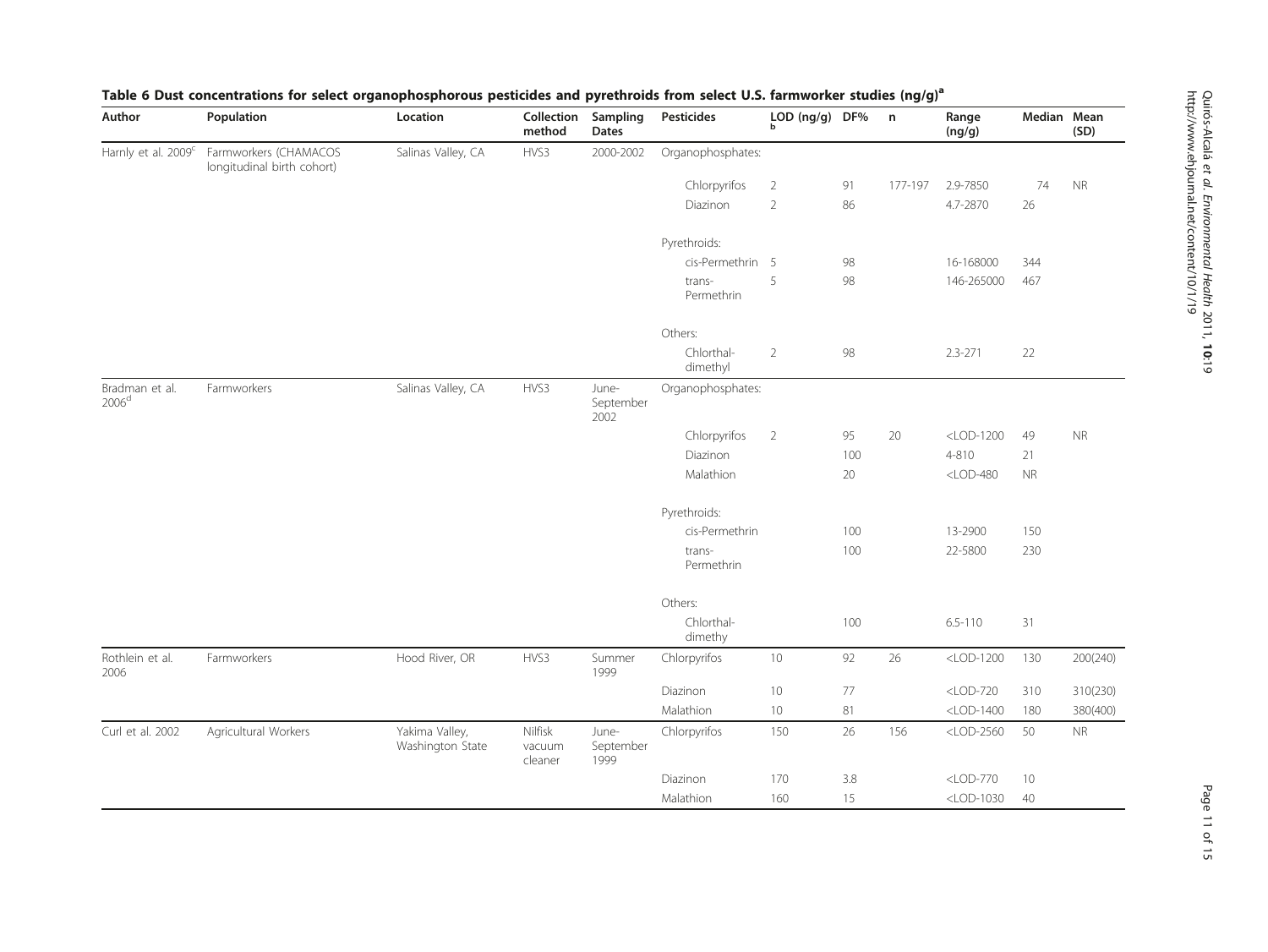# Table 6 Dust concentrations for select organophosphorous pesticides and pyrethroids from select U.S. farmworker studies (ng/g)<sup>a</sup> (Continued)

| Fenske et al.<br>2002 <sup>e</sup> | Ag (at least one family member<br>employed as an orchard applicator State (major tree fruit<br>(APP) or farmworker (FW)) | Central Washington<br>production region)         | HVS3 | May-July<br>1995 | Chlorpyrifos | LOO: 13-27<br>(varied<br>batch to<br>batch)                               | APP:<br>100<br>FW:<br>100 | APP: 49<br>FW: 12 | APP: 10-2600 APP:<br>FW: 70-560 | 250    | APP: 550<br>370 FW: (580) FW:<br>270(180)       |
|------------------------------------|--------------------------------------------------------------------------------------------------------------------------|--------------------------------------------------|------|------------------|--------------|---------------------------------------------------------------------------|---------------------------|-------------------|---------------------------------|--------|-------------------------------------------------|
|                                    | Simcox et al. 1995 Farmers (F), Farmworkers (FW) <sup>e</sup>                                                            | Wenatchi area (eastern HVS3<br>Washington State) |      | Jan-July<br>1992 | Chlorpyrifos | LOD: 20 ng/ F: 96 F: 26 FW: F: <lod-<br>mL<br/>LOQ: 17<br/>ng/g</lod-<br> | FW:100 22                 |                   | 3585<br>FW: 40-2180             | F: 372 | F: 506<br>FW: 172 FW: 338<br>SD not<br>reported |

a. Other studies may have measured additional analytes; only those relevant to the ones measured in our study are included. b. Unless otherwise indicated, limits of detection (LODs) are in ng/g. In some cases a limit of quantitation (LOQ) was reported instead of an LOD. c. Other analytes were also measured, but detection frequencies were <50%. Analytes included: malathion, methidathion, and iprodione. Minimum value reported in the "Range" column is the lowest quantified concentration. d. Other analytes were also measured, but detection frequencies were <50%. Analytes included allethrin, bifenthrin, cypermethrin, deltamethrin, esfenvalerate, sumithrin, and iprodione. Malathion had a detection frequency <50% in this study, but respective information is presented for comparison with other farmworker studies. e. Also included a reference population, but information is not provided in this table. SD = Standard deviation; NR: Value not reported; <LOD: Indicates that value reported was below the limit of detection or not detected.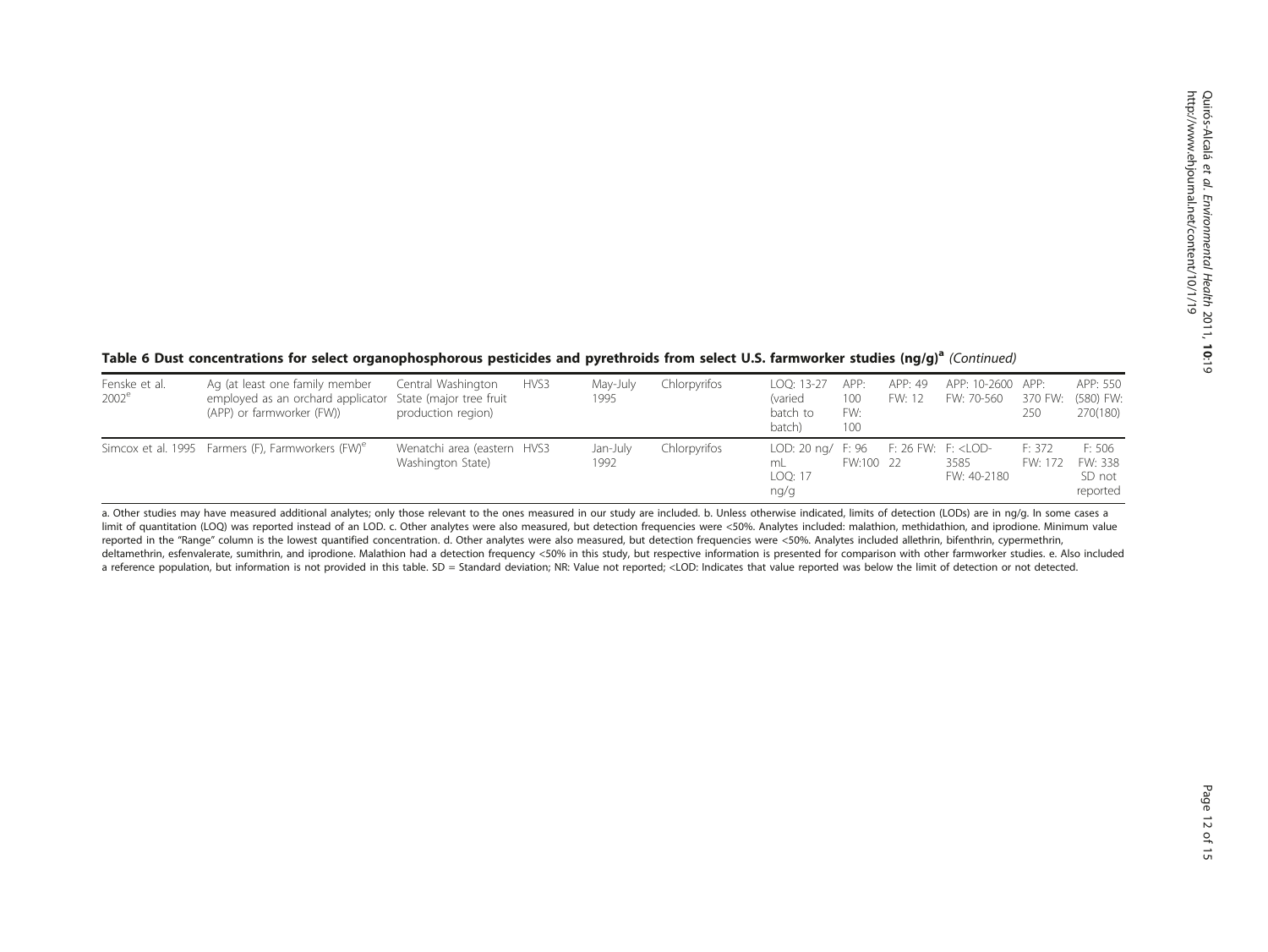coefficient values (log  $K_{ow} > 4.0$ ) and low vapor pressures (Additional File [1](#page-13-0) Table A1). To our knowledge, only two studies [[10,13](#page-13-0)] have measured pyrethroid dust concentrations in farmworker homes. Similar to the present study, permethrins were the most frequently detected pyrethroids indoors. Median cis- and transpermethrin concentrations in our farmworker homes were higher than those observed in a previous study [[10\]](#page-13-0).

The detection of chlorthal-dimethyl in all Salinas farmworker homes and none of the Oakland urban homes is consistent with other Salinas Valley studies showing an association between agricultural use and house dust contamination [[13\]](#page-13-0) and a positive correlation between outdoor and indoor air concentrations [\[10\]](#page-13-0). This herbicide had relatively high agricultural use  $({\sim}$ 33,970 kgs) in the Salinas Valley and is not found in home-use pesticides. Chlorthal-dimethyl also has a high  $log K<sub>ow</sub>$  value and low vapor pressure (Additional File [1](#page-13-0) Table A1), and may be bound to particulate matter at room temperature.

Over 16,000 kgs of malathion and iprodione were used in 2006 for agricultural applications (Additional File [1](#page-13-0) Table A1); however, they were not commonly detected in farmworker homes from the city of Salinas. For some of these pesticides, e.g., iprodione, LODs were higher than for other analytes. Other factors including physicochemical properties, e.g., high vapor pressure and low log  $K_{ow}$  values (≤3), may have resulted in lower detection frequencies. These pesticides were also not frequently detected in dust samples from our previous study in the city of Salinas [\[10\]](#page-13-0).

This study has several limitations. Location differences in pesticide dust levels have been reported previously when using loadings rather than concentrations [[21](#page-14-0)]; however, our small sample size limits statistical power and may have prevented us from observing statistically significant differences between locations for concentrations and/or loadings. Additionally, although homes with insufficient sample mass were demographically similar to those with adequate sample mass, exclusion of these homes may have introduced some bias and prevented us from detecting a difference in pesticide concentrations and/or loadings between locations. We also focused on low-income homes and thus the results may not be generalizable to other populations. Although estimated intakes for select pesticides were below EPA RfDs (i.e.,  $HQ \lt 1.0$ ), it should not be concluded that intakes below RfDs are "acceptable" or free of any health risks. For example, recent studies have identified mechanisms of OP pesticide toxicity that were not considered in defining current U.S. EPA RfDs (e.g., suppressed expression of serotonin transporter genes) [[45](#page-14-0)]. Moreover, RfDs do not account for differences in vulnerability to pesticide

toxicity due to genetic factors, such as paraoxonase (PON1) polymorphisms [[46](#page-14-0)]. Additionally, our intake calculations for pesticides do not account for other exposure pathways (e.g., inhalation or diet); nor did we consider that some children could have pica or other behaviors that could increase or decrease intake. Although we surveyed participants on their usage of pesticides indoors, we were not always able to corroborate whether formulation ingredients were present at high concentrations as the pesticide containers were not always available to confirm the active ingredients. Lastly, children in the homes sampled are clearly exposed to multiple indoor contaminants and our hazard evaluation does not account for exposure to complex mixtures.

## Conclusions

Studies of contaminants in low-income homes, including our study, have been limited in sample size and, often, selection of participants has not been random. In addition, collection methods, analytical techniques, analytes measured, and timing of data collection differ. To our knowledge, only one other study has assessed indoor dust concentrations of pyrethroids in low-income homes in an urban setting [[41\]](#page-14-0). Nonetheless, the results from these studies indicate that low-income children are potentially exposed to a mixture of pesticides. Agricultural pesticide use may contribute to additional exposures to some pesticides in rural areas; historical or current residential use is also likely to contribute to ongoing exposures. Although children's non-dietary intake did not exceed U.S. EPA RfDs for select pesticides, this does not ensure that children are free of any health risks as RfDs have their own limitations, and the children may be exposed indoors via other pathways. The frequent pesticide use reported among participating households in this and previous studies of low-income homes [\[18,19](#page-13-0),[41\]](#page-14-0) and high detection of several homeuse pesticides in house dust suggests there is a need to educate families on the potential health impacts of pesticide use and effective integrated pest management strategies to control pests and reduce exposures to household occupants [[42](#page-14-0)]. Particular at-risk populations are those living in households with poorer housing quality, where there may be greater needs for pest control [[18,19\]](#page-13-0).

Additional research is needed to quantify exposures and potential health effects from these compounds, particularly frequently used pesticides such as pyrethroids. Such research should consider the complex mixture of chemicals found in indoor environments, include both environmental and biomonitoring measurements to assess cumulative exposures, and consider exposures in homes of different socioeconomic status.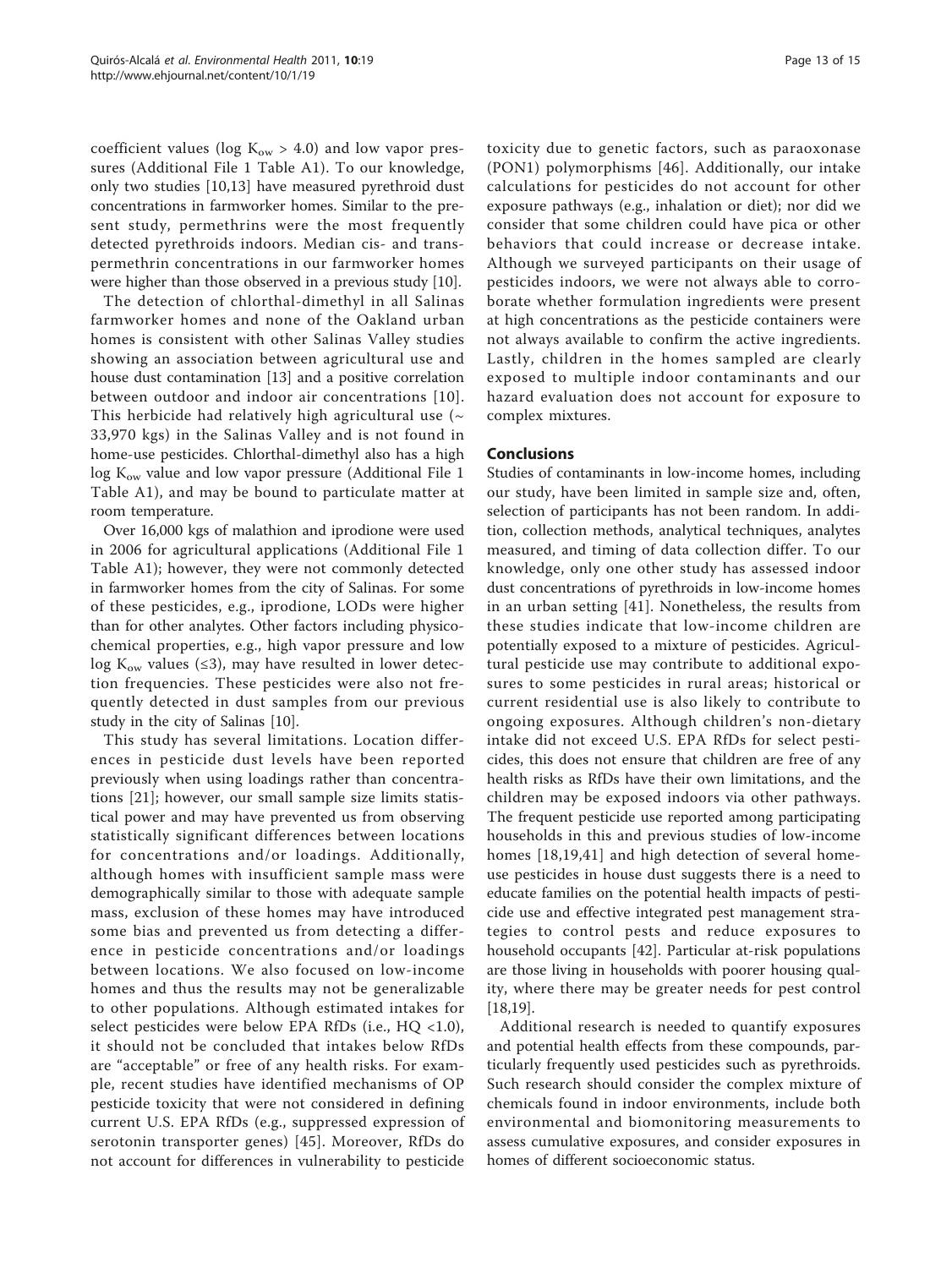# <span id="page-13-0"></span>Additional material

[Additional file 1: T](http://www.biomedcentral.com/content/supplementary/1476-069X-10-19-S1.PDF)able A1. Select analyte chemical and physical properties and amounts applied in 2006 for agricultural and nonagricultural purposes in the counties where our homes were sampled. This file contains information on select chemical and physical properties for the analytes measured in dust samples as well as information on their usage at the county level in the year in which samples were collected.

[Additional file 2: T](http://www.biomedcentral.com/content/supplementary/1476-069X-10-19-S2.PDF)able A2. Summary statistics for dust loadings (ng/ m2) in samples collected in 2006 from low-income urban and farmworker homes. This file contains information on select summary statistics on analyte dust loadings in the homes sampled.

#### List of Abbreviations

CDPR: California Department of Pesticide Regulation; cPAD: Chronic Adjusted Population Dose; DF: Detection frequency; GEE: Generalized Estimating Equation; HQ: Hazard Quotient; HVS3: High Volume Small Surface Sampler; Koc: Water:Organic Carbon Partition Coefficient; Kow: Octanol:Water Partition Coefficient; LOD: Limit of Detection; OP: Organophosphorous; PBO: Piperonyl butoxide; PDI: Potential daily intake; PON1: Paraoxonase 1; PUR: Pesticide Use Reporting; RfD: Reference Dose; SRS: Surrogate Recovery Standard; U.S. EPA: United States Environmental Protection Agency.

#### Acknowledgements

Work was supported by EPA (RD 83171001, Science to Achieve Results-STAR-Graduate Fellowship Program F5D30812), NIEHS (PO1ES009605), UC MEXUS, and the UC Berkeley Center for Latino Policy Research. This work is solely the responsibility of the authors and does not necessarily represent the official views of the funders. We thank our staff and community partners including Dr. Pescetti and the staff from Clinica de la Raza for helping with recruitment efforts, our study participants, and Dr. Rupali Das, Dr. Katharine Hammond, Marta Lutsky, Dr. Mark Nicas, and Dr. Rosana Weldon for editorial comments.

#### Author details

<sup>1</sup>Center for Environmental Research and Children's Health (CERCH), School of Public Health, University of California, 1995 University Avenue Suite 265, Berkeley, CA 94704, USA. <sup>2</sup>Battelle Memorial Institute, 505 King Avenue, Columbus, OH 43201, USA. <sup>3</sup>California Department of Public Health, Environmental Health Investigations Branch, 850 Marina Bay Parkway P-3, Richmond, CA 94804, USA. <sup>4</sup>Division of Biostatistics, School of Public Health, University of California, Berkeley 50 University Hall, MC 7356, Berkeley, CA 94720, USA. <sup>5</sup> Lawrence Berkeley National Laboratory, One Cyclotron Road, Mail stop 90R3058, Berkeley, CA 95720, USA.

#### Authors' contributions

LQA: conceived of the study; participated in the design, coordination, and implementation of all study field activities; conducted the statistical analysis; and drafted the manuscript; AB: conceived of the study; participated in the design, coordination, and implementation of all study field activities; and helped to draft the manuscript; MN: responsible for laboratory analysis of dust samples and quality assurance and control, and helped to draft the laboratory analysis section of the manuscript; MEH: provided assistance with previous CHAMACOS data used in the analysis of temporal trends of phased-out pesticides and helped to draft the manuscript; AH: contributed to the statistical phase and helped to draft the data analysis and results section of the manuscript; TEM: helped to draft the manuscript; JF: responsible for cleaning the data and providing feedback on the manuscript; BE: conceived of the study; participated in the design, coordination, and implementation of all study field activities; and helped to draft the manuscript. All authors read and approved the final manuscript.

#### Competing interests

The authors declare that they have no competing interests.

Received: 3 August 2010 Accepted: 16 March 2011 Published: 16 March 2011

#### References

- 1. Bouchard MF, Bellinger DC, Wright RO, Weisskopf MG: [Attention-deficit/](http://www.ncbi.nlm.nih.gov/pubmed/20478945?dopt=Abstract) [hyperactivity disorder and urinary metabolites of organophosphate](http://www.ncbi.nlm.nih.gov/pubmed/20478945?dopt=Abstract) [pesticides.](http://www.ncbi.nlm.nih.gov/pubmed/20478945?dopt=Abstract) Pediatrics 2010, 125:e1270-1277.
- 2. Engel SM, Berkowitz GS, Barr DB, Teitelbaum SL, Siskind J, Meisel SJ, Wetmur JG, Wolff MS: [Prenatal organophosphate metabolite and](http://www.ncbi.nlm.nih.gov/pubmed/17406008?dopt=Abstract) [organochlorine levels and performance on the Brazelton Neonatal](http://www.ncbi.nlm.nih.gov/pubmed/17406008?dopt=Abstract) [Behavioral Assessment Scale in a multiethnic pregnancy cohort.](http://www.ncbi.nlm.nih.gov/pubmed/17406008?dopt=Abstract) Am J Epidemiol 2007, 165:1397-1404.
- 3. Eskenazi B, Marks A, Bradman A, Harley K, Barr D, Johnson C, Morga N, Jewell NP: [Organophosphate Pesticide Exposure and Neurodevelopment](http://www.ncbi.nlm.nih.gov/pubmed/17520070?dopt=Abstract) [in Young Mexican-American Children.](http://www.ncbi.nlm.nih.gov/pubmed/17520070?dopt=Abstract) Environ Health Perspect 2007, 115:792-798.
- 4. Marks A, Harley K, Bradman A, Kogut K, Johnson C, Barr D, Calderon N, Eskenazi B: [Organophosphate Pesticide Exposure and Attention in Young](http://www.ncbi.nlm.nih.gov/pubmed/21126939?dopt=Abstract) [Mexican-American Children: The CHAMACOS Study.](http://www.ncbi.nlm.nih.gov/pubmed/21126939?dopt=Abstract) Environmental Health Perspectives 2010, 118:1768-1774.
- 5. Rauh VA, Garfinkel R, Perera FP, Andrews HF, Hoepner L, Barr DB, Whitehead R, Tang D, Whyatt RW: [Impact of prenatal chlorpyrifos](http://www.ncbi.nlm.nih.gov/pubmed/17116700?dopt=Abstract) [exposure on neurodevelopment in the first 3 years of life among inner](http://www.ncbi.nlm.nih.gov/pubmed/17116700?dopt=Abstract)[city children.](http://www.ncbi.nlm.nih.gov/pubmed/17116700?dopt=Abstract) Pediatrics 2006, 118:e1845-1859.
- 6. Whyatt RM, Rauh V, Barr DB, Camann DE, Andrews HF, Garfinkel R, Hoepner LA, Diaz D, Dietrich J, Reyes A, et al: [Prenatal insecticide](http://www.ncbi.nlm.nih.gov/pubmed/15238288?dopt=Abstract) [exposures and birth weight and length among an urban minority](http://www.ncbi.nlm.nih.gov/pubmed/15238288?dopt=Abstract) [cohort.](http://www.ncbi.nlm.nih.gov/pubmed/15238288?dopt=Abstract) Environ Health Perspect 2004, 112:1125-1132.
- 7. Eskenazi B, Harley K, Bradman A, Weltzien E, Jewell NP, Barr DB, Furlong CE, Holland NT: [Association of in utero organophosphate pesticide exposure](http://www.ncbi.nlm.nih.gov/pubmed/15238287?dopt=Abstract) [and fetal growth and length of gestation in an agricultural population.](http://www.ncbi.nlm.nih.gov/pubmed/15238287?dopt=Abstract) Environ Health Perspect 2004, 112:1116-1124.
- Imamura L, Hasegawa H, Kurashina K, Matsuno T, Tsuda M: [Neonatal](http://www.ncbi.nlm.nih.gov/pubmed/12111003?dopt=Abstract) [exposure of newborn mice to pyrethroid \(permethrin\) represses activity](http://www.ncbi.nlm.nih.gov/pubmed/12111003?dopt=Abstract)[dependent c-fos mRNA expression in cerebellum.](http://www.ncbi.nlm.nih.gov/pubmed/12111003?dopt=Abstract) Arch Toxicol 2002, 76:392-397.
- 9. Nasuti C, Gabbianelli R, Falcioni ML, Di Stefano A, Sozio P, Cantalamessa F: [Dopaminergic system modulation, behavioral changes, and oxidative](http://www.ncbi.nlm.nih.gov/pubmed/17140720?dopt=Abstract) [stress after neonatal administration of pyrethroids.](http://www.ncbi.nlm.nih.gov/pubmed/17140720?dopt=Abstract) Toxicology 2007, 229:194-205.
- 10. Bradman A, Whitaker D, Quiros L, Castorina R, Henn BC, Nishioka M, Morgan J, Barr DB, Harnly M, Brisbin JA, et al: [Pesticides and their](http://www.ncbi.nlm.nih.gov/pubmed/16736054?dopt=Abstract) [metabolites in the homes and urine of farmworker children living in the](http://www.ncbi.nlm.nih.gov/pubmed/16736054?dopt=Abstract) [Salinas Valley, CA.](http://www.ncbi.nlm.nih.gov/pubmed/16736054?dopt=Abstract) J Expo Sci Environ Epidemiol 2006, 17:331-349.
- 11. Butte W, Heinzow B: [Pollutants in house dust as indicators of indoor](http://www.ncbi.nlm.nih.gov/pubmed/12206053?dopt=Abstract) [contamination.](http://www.ncbi.nlm.nih.gov/pubmed/12206053?dopt=Abstract) Rev Environ Contam Toxicol 2002, 175:1-46.
- 12. Colt JS, Lubin J, Camann D, Davis S, Cerhan J, Severson RK, Cozen W, Hartge P: [Comparison of pesticide levels in carpet dust and self-reported](http://www.ncbi.nlm.nih.gov/pubmed/14726946?dopt=Abstract) [pest treatment practices in four US sites.](http://www.ncbi.nlm.nih.gov/pubmed/14726946?dopt=Abstract) J Expo Anal Environ Epidemiol 2004, 14:74-83.
- 13. Harnly M, Bradman A, Nishioka M, McKone T, Smith D, McLaughlin R, Baird-Kavannah G, Castorina R, Eskenazi B: [Pesticides in Dust from Homes in an](http://www.ncbi.nlm.nih.gov/pubmed/19943644?dopt=Abstract) [Agricultural Area.](http://www.ncbi.nlm.nih.gov/pubmed/19943644?dopt=Abstract) Environ Sci Technol 2009, 43:8767-8774.
- 14. McCauley LA, Lasarev MR, Higgins G, Rothlein J, Muniz J, Ebbert C, Phillips J: [Work characteristics and pesticide exposures among migrant agricultural](http://www.ncbi.nlm.nih.gov/pubmed/11401767?dopt=Abstract) [families: a community-based research approach.](http://www.ncbi.nlm.nih.gov/pubmed/11401767?dopt=Abstract) Environ Health Perspect 2001, 109:533-538.
- 15. Roberts JW, Wallace LA, Camann DE, Dickey P, Gilbert SG, Lewis RG, Takaro TK: [Monitoring and reducing exposure of infants to pollutants in](http://www.ncbi.nlm.nih.gov/pubmed/19484587?dopt=Abstract) [house dust.](http://www.ncbi.nlm.nih.gov/pubmed/19484587?dopt=Abstract) Rev Environ Contam Toxicol 2009, 201:1-39.
- Rudel RA, Camann DE, Spengler JD, Korn LR, Brody JG: [Phthalates,](http://www.ncbi.nlm.nih.gov/pubmed/14594359?dopt=Abstract) [alkylphenols, pesticides, polybrominated diphenyl ethers, and other](http://www.ncbi.nlm.nih.gov/pubmed/14594359?dopt=Abstract) [endocrine-disrupting compounds in indoor air and dust.](http://www.ncbi.nlm.nih.gov/pubmed/14594359?dopt=Abstract) Environ Sci Technol 2003, 37:4543-4553.
- 17. Simcox NJ, Fenske RA, Wolz SA, Lee IC, Kalman DA: [Pesticides in](http://www.ncbi.nlm.nih.gov/pubmed/8747019?dopt=Abstract) [household dust and soil: exposure pathways for children of agricultural](http://www.ncbi.nlm.nih.gov/pubmed/8747019?dopt=Abstract) [families.](http://www.ncbi.nlm.nih.gov/pubmed/8747019?dopt=Abstract) Environ Health Perspect 1995, 103:1126-1134.
- 18. Bradman A, Chevrier J, Tager I, Lipsett M, Sedgwick J, Macher J, Vargas AB, Cabrera EB, Camacho JM, Weldon R, et al: [Association of housing disrepair](http://www.ncbi.nlm.nih.gov/pubmed/16330367?dopt=Abstract) [indicators with cockroach and rodent infestations in a cohort of](http://www.ncbi.nlm.nih.gov/pubmed/16330367?dopt=Abstract) [pregnant Latina women and their children.](http://www.ncbi.nlm.nih.gov/pubmed/16330367?dopt=Abstract) Environ Health Perspect 2005, 113:1795-1801.
- 19. Whyatt RM, Camann DE, Kinney PL, Reyes A, Ramirez J, Dietrich J, Diaz D, Holmes D, Perera FP: [Residential pesticide use during pregnancy among](http://www.ncbi.nlm.nih.gov/pubmed/12003754?dopt=Abstract)